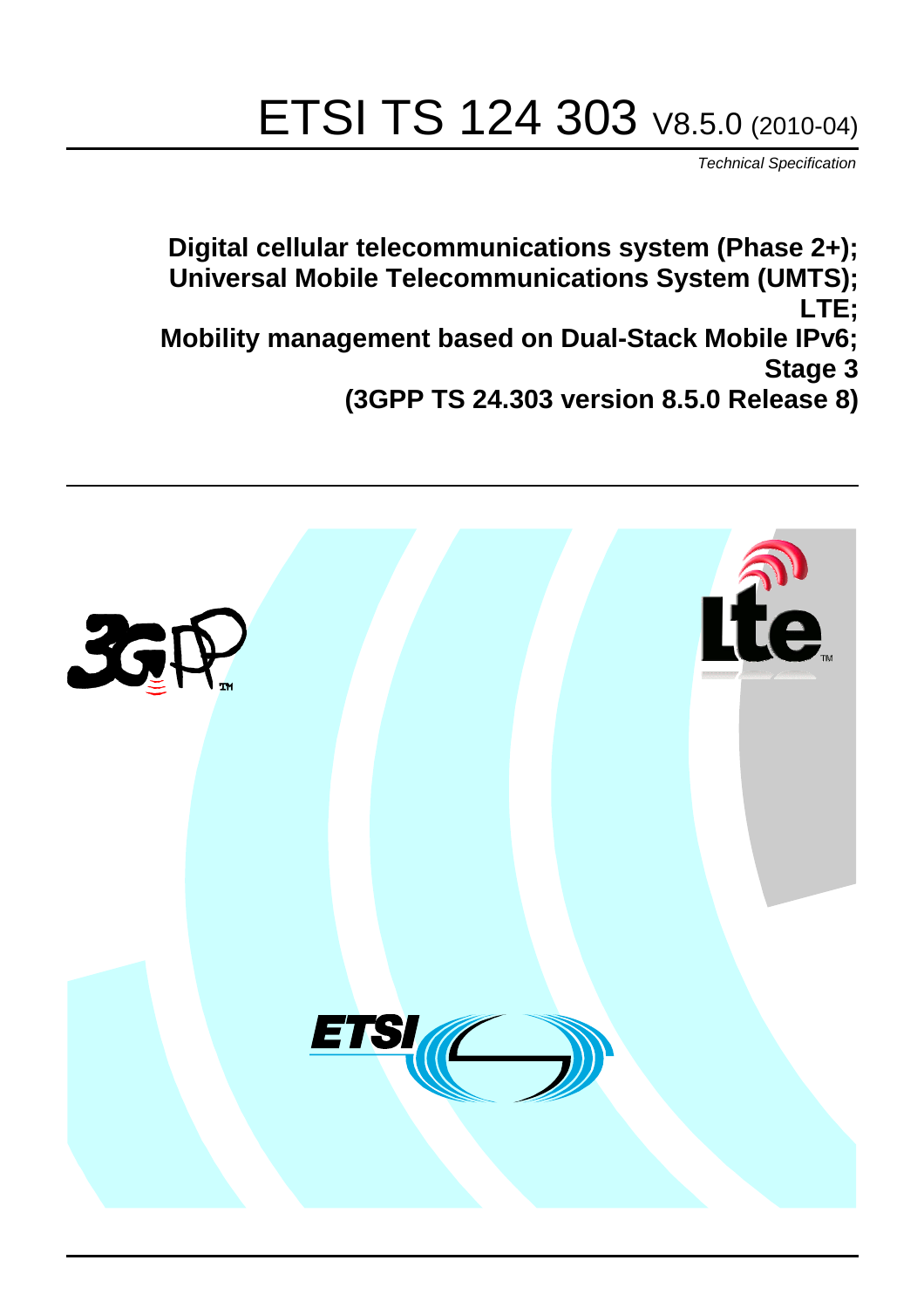Reference RTS/TSGC-0124303v850

Keywords

GSM, LTE, UMTS

#### *ETSI*

#### 650 Route des Lucioles F-06921 Sophia Antipolis Cedex - FRANCE

Tel.: +33 4 92 94 42 00 Fax: +33 4 93 65 47 16

Siret N° 348 623 562 00017 - NAF 742 C Association à but non lucratif enregistrée à la Sous-Préfecture de Grasse (06) N° 7803/88

#### *Important notice*

Individual copies of the present document can be downloaded from: [http://www.etsi.org](http://www.etsi.org/)

The present document may be made available in more than one electronic version or in print. In any case of existing or perceived difference in contents between such versions, the reference version is the Portable Document Format (PDF). In case of dispute, the reference shall be the printing on ETSI printers of the PDF version kept on a specific network drive within ETSI Secretariat.

Users of the present document should be aware that the document may be subject to revision or change of status. Information on the current status of this and other ETSI documents is available at <http://portal.etsi.org/tb/status/status.asp>

If you find errors in the present document, please send your comment to one of the following services: [http://portal.etsi.org/chaircor/ETSI\\_support.asp](http://portal.etsi.org/chaircor/ETSI_support.asp)

#### *Copyright Notification*

No part may be reproduced except as authorized by written permission. The copyright and the foregoing restriction extend to reproduction in all media.

> © European Telecommunications Standards Institute 2010. All rights reserved.

**DECT**TM, **PLUGTESTS**TM, **UMTS**TM, **TIPHON**TM, the TIPHON logo and the ETSI logo are Trade Marks of ETSI registered for the benefit of its Members.

**3GPP**TM is a Trade Mark of ETSI registered for the benefit of its Members and of the 3GPP Organizational Partners. **LTE**™ is a Trade Mark of ETSI currently being registered

for the benefit of its Members and of the 3GPP Organizational Partners.

**GSM**® and the GSM logo are Trade Marks registered and owned by the GSM Association.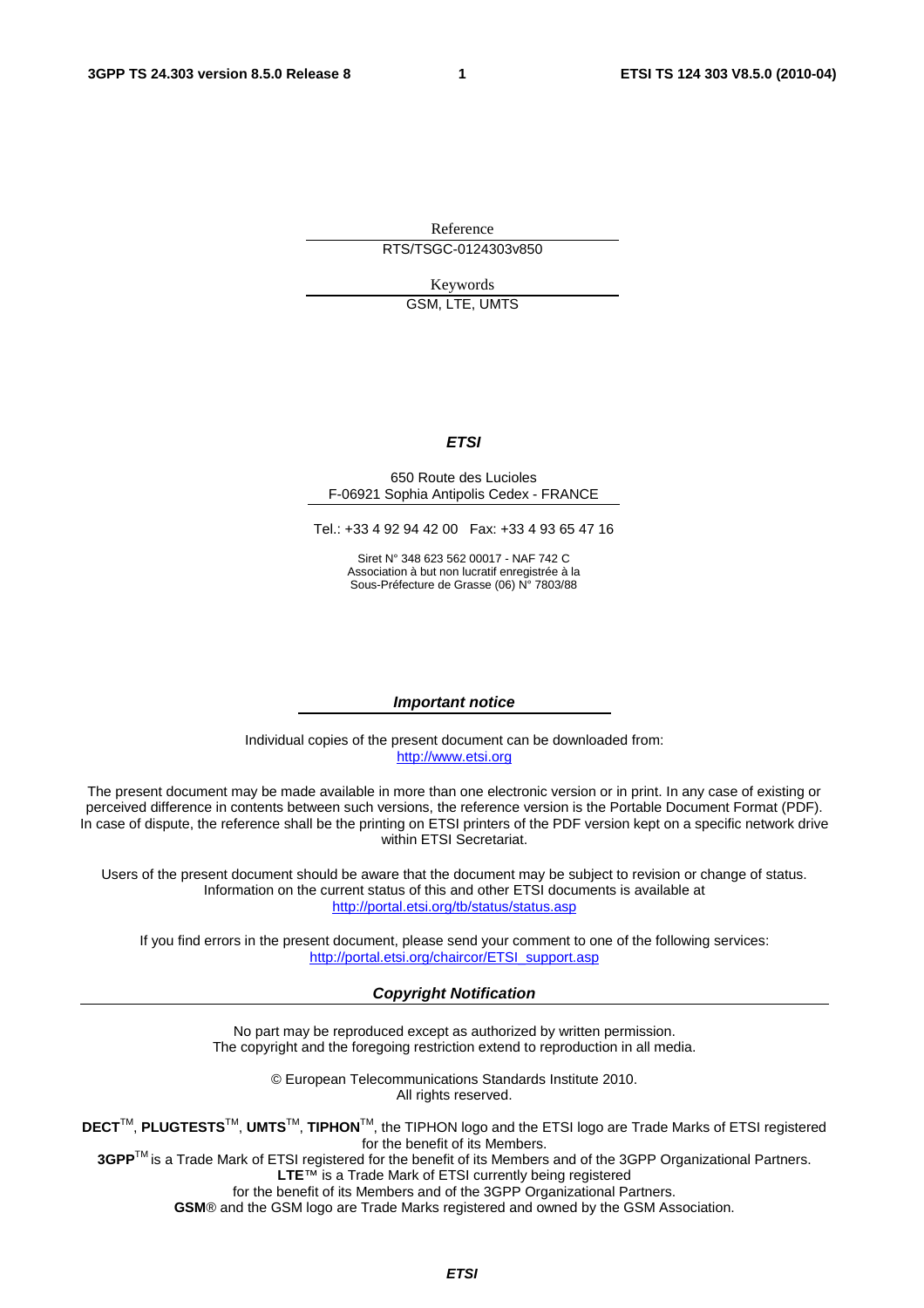### Intellectual Property Rights

IPRs essential or potentially essential to the present document may have been declared to ETSI. The information pertaining to these essential IPRs, if any, is publicly available for **ETSI members and non-members**, and can be found in ETSI SR 000 314: *"Intellectual Property Rights (IPRs); Essential, or potentially Essential, IPRs notified to ETSI in respect of ETSI standards"*, which is available from the ETSI Secretariat. Latest updates are available on the ETSI Web server [\(http://webapp.etsi.org/IPR/home.asp\)](http://webapp.etsi.org/IPR/home.asp).

Pursuant to the ETSI IPR Policy, no investigation, including IPR searches, has been carried out by ETSI. No guarantee can be given as to the existence of other IPRs not referenced in ETSI SR 000 314 (or the updates on the ETSI Web server) which are, or may be, or may become, essential to the present document.

### Foreword

This Technical Specification (TS) has been produced by ETSI 3rd Generation Partnership Project (3GPP).

The present document may refer to technical specifications or reports using their 3GPP identities, UMTS identities or GSM identities. These should be interpreted as being references to the corresponding ETSI deliverables.

The cross reference between GSM, UMTS, 3GPP and ETSI identities can be found under [http://webapp.etsi.org/key/queryform.asp.](http://webapp.etsi.org/key/queryform.asp)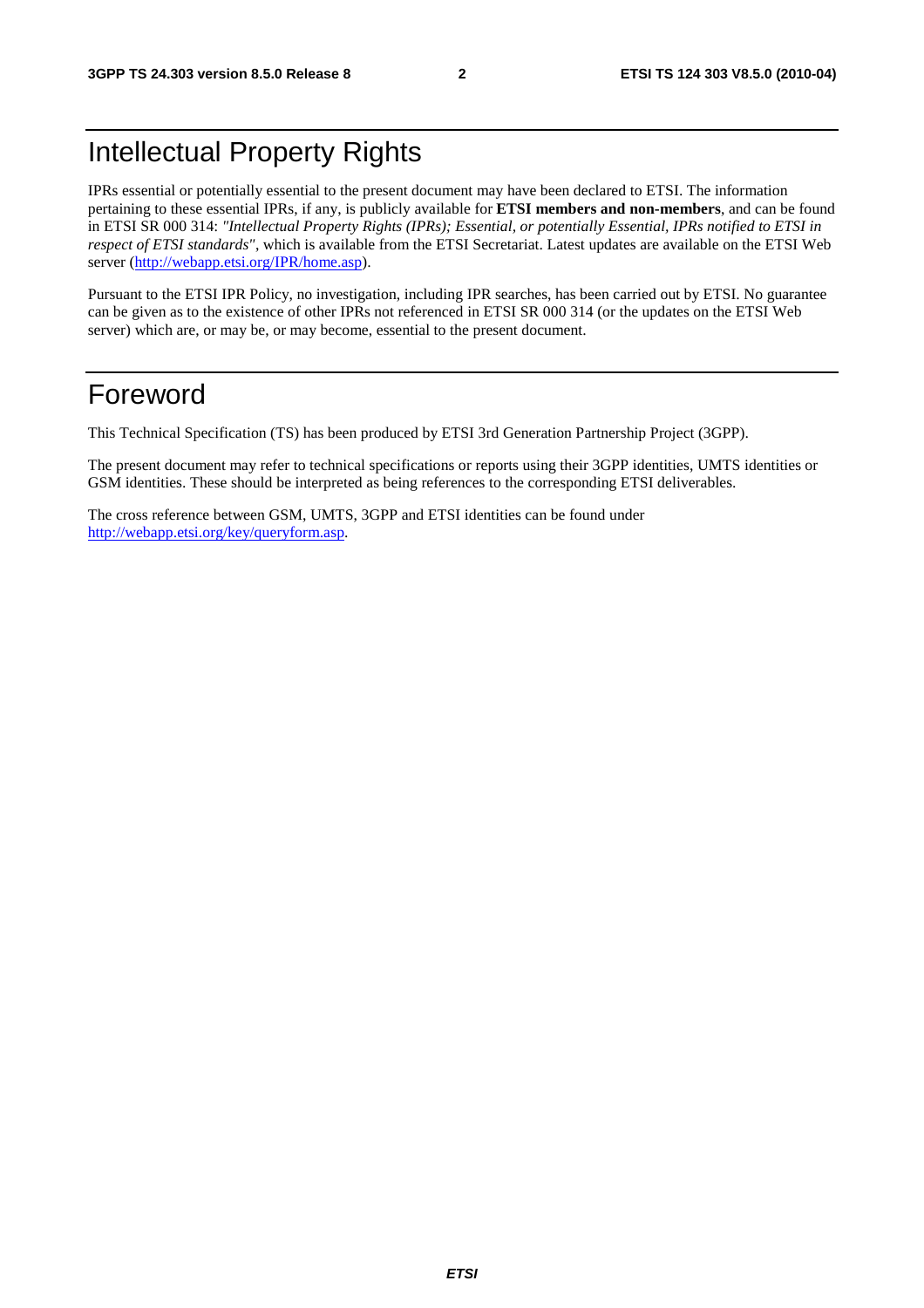$\mathbf{3}$ 

## Contents

| 1                  |                                                                              |  |  |
|--------------------|------------------------------------------------------------------------------|--|--|
| 2                  |                                                                              |  |  |
| 3                  |                                                                              |  |  |
| 3.1                |                                                                              |  |  |
| 3.2                |                                                                              |  |  |
| 4                  |                                                                              |  |  |
| 4.1                |                                                                              |  |  |
| 4.2                |                                                                              |  |  |
| 4.3                |                                                                              |  |  |
| 5                  |                                                                              |  |  |
| 5.1                |                                                                              |  |  |
| 5.1.1              |                                                                              |  |  |
| 5.1.2              |                                                                              |  |  |
| 5.1.2.1            |                                                                              |  |  |
| 5.1.2.1.1          |                                                                              |  |  |
| 5.1.2.1.2          |                                                                              |  |  |
| 5.1.2.1.3          |                                                                              |  |  |
| 5.1.2.1.4          |                                                                              |  |  |
| 5.1.2.1.5          |                                                                              |  |  |
| 5.1.2.2            |                                                                              |  |  |
| 5.1.2.3            |                                                                              |  |  |
| 5.1.2.4            |                                                                              |  |  |
| 5.1.3<br>5.1.3.1   |                                                                              |  |  |
| 5.1.3.2            | Security association establishment and IPv6 Home Network Prefix assignment13 |  |  |
| 5.1.3.3            |                                                                              |  |  |
| 5.2                |                                                                              |  |  |
| 5.2.1              |                                                                              |  |  |
| 5.2.2              |                                                                              |  |  |
| 5.2.2.1            |                                                                              |  |  |
| 5.2.2.2            |                                                                              |  |  |
| 5.2.2.3            |                                                                              |  |  |
| 5.2.2.4            |                                                                              |  |  |
| 5.2.3              |                                                                              |  |  |
| 5.2.3.1            |                                                                              |  |  |
| 5.2.3.2<br>5.2.3.3 |                                                                              |  |  |
| 5.3                |                                                                              |  |  |
| 5.3.1              |                                                                              |  |  |
| 5.3.2              |                                                                              |  |  |
| 5.3.3              |                                                                              |  |  |
| 5.4                |                                                                              |  |  |
| 5.4.1              |                                                                              |  |  |
| 5.4.2              |                                                                              |  |  |
| 5.4.2.1            |                                                                              |  |  |
| 5.4.2.2            |                                                                              |  |  |
| 5.4.3              |                                                                              |  |  |
| 5.4.3.1            |                                                                              |  |  |
| 5.4.3.2            |                                                                              |  |  |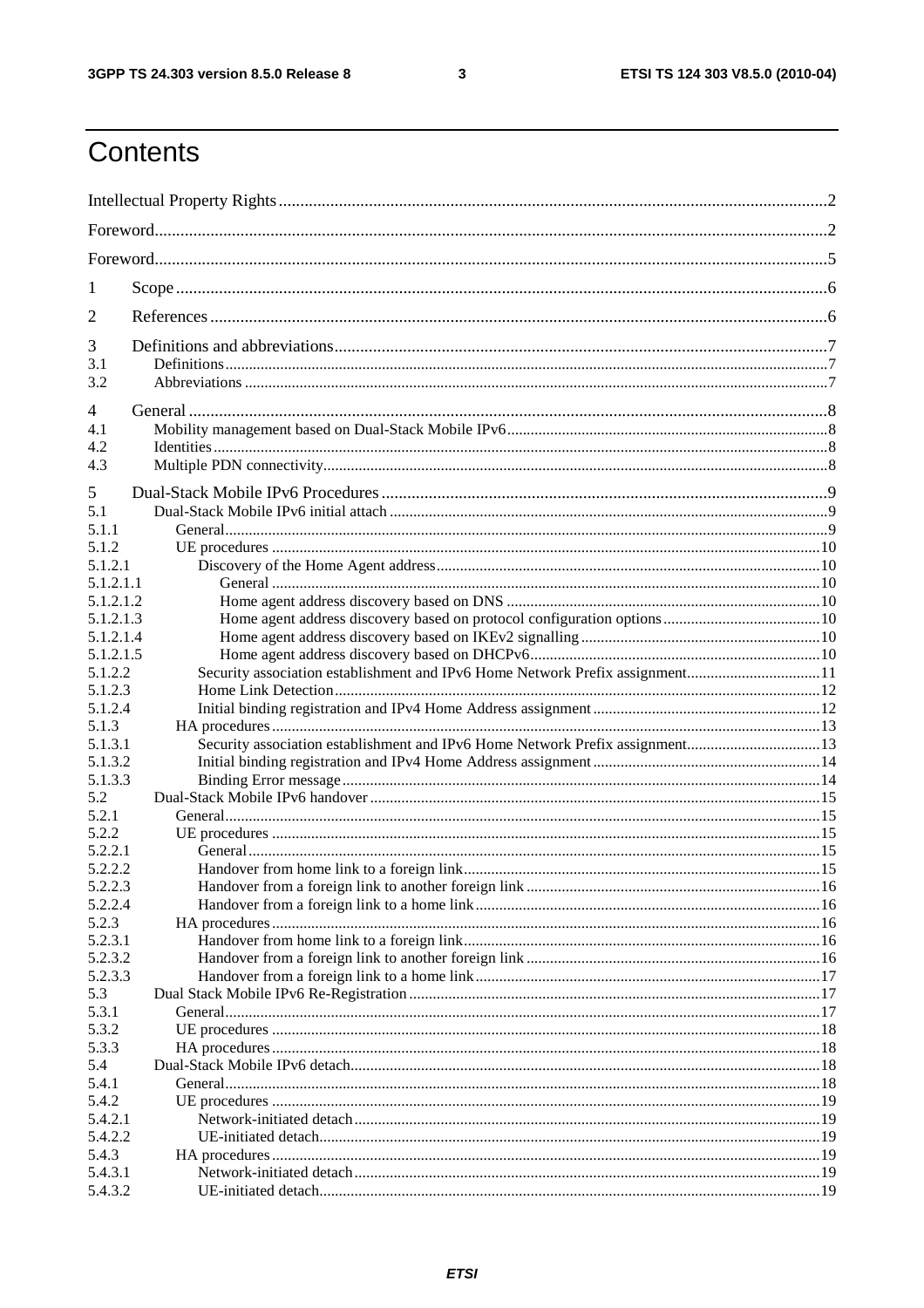$\overline{\mathbf{4}}$ 

|                       | <b>Annex A (normative):</b>   |  |
|-----------------------|-------------------------------|--|
| A.1                   |                               |  |
| A.2<br>A.2.1          |                               |  |
| A.2.2<br>A.2.3        |                               |  |
| A.3<br>A.3.1<br>A.3.2 |                               |  |
| A.4<br>A.4.1<br>A.4.2 |                               |  |
| A.5<br>A.5.1<br>A.5.2 |                               |  |
| A.6<br>A.6.1<br>A.6.2 |                               |  |
| A.7                   |                               |  |
|                       | <b>Annex B</b> (informative): |  |
|                       |                               |  |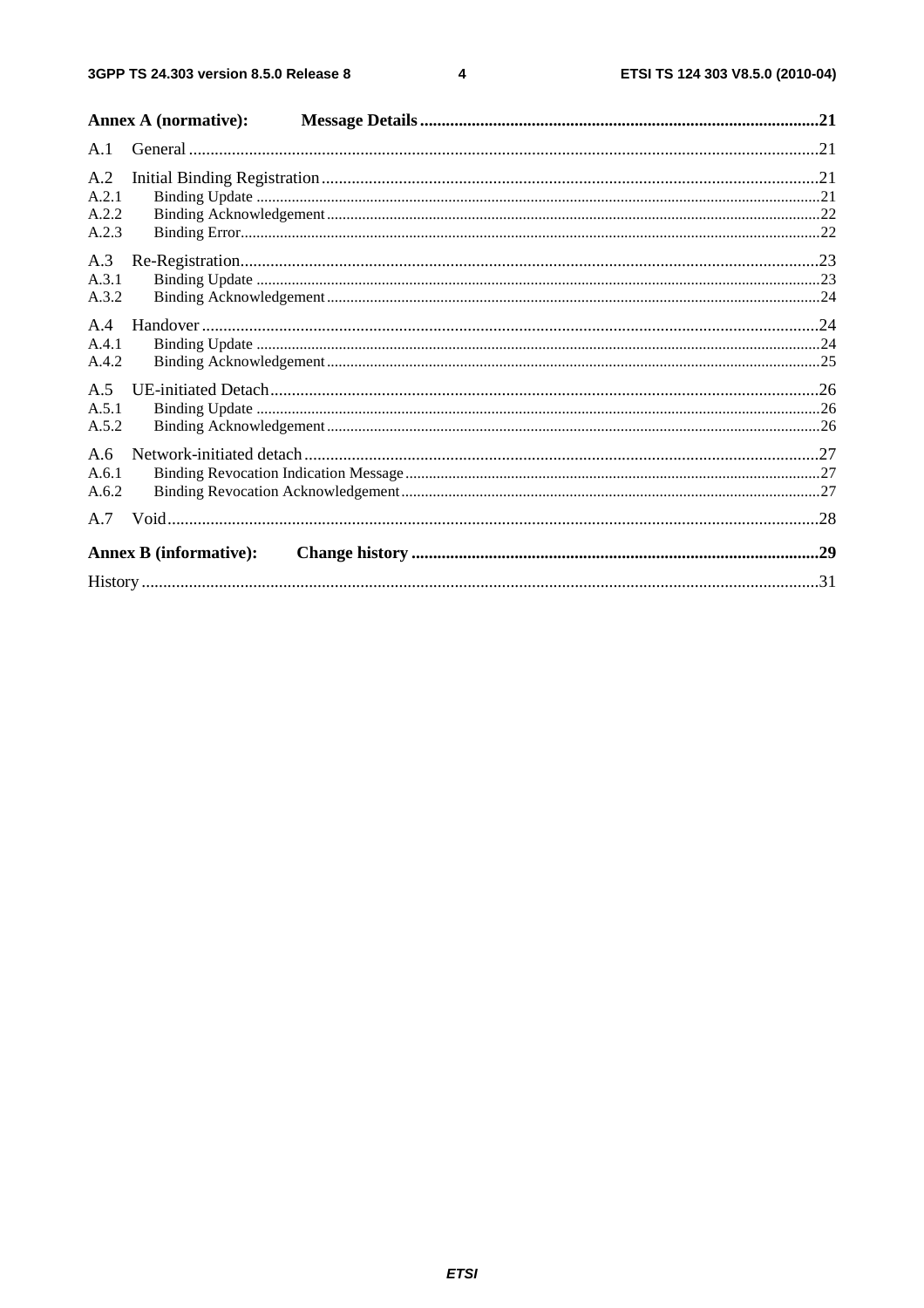### Foreword

This Technical Specification has been produced by the 3<sup>rd</sup> Generation Partnership Project (3GPP).

The contents of the present document are subject to continuing work within the TSG and may change following formal TSG approval. Should the TSG modify the contents of the present document, it will be re-released by the TSG with an identifying change of release date and an increase in version number as follows:

Version x.y.z

where:

- x the first digit:
	- 1 presented to TSG for information;
	- 2 presented to TSG for approval;
	- 3 or greater indicates TSG approved document under change control.
- y the second digit is incremented for all changes of substance, i.e. technical enhancements, corrections, updates, etc.
- z the third digit is incremented when editorial only changes have been incorporated in the document.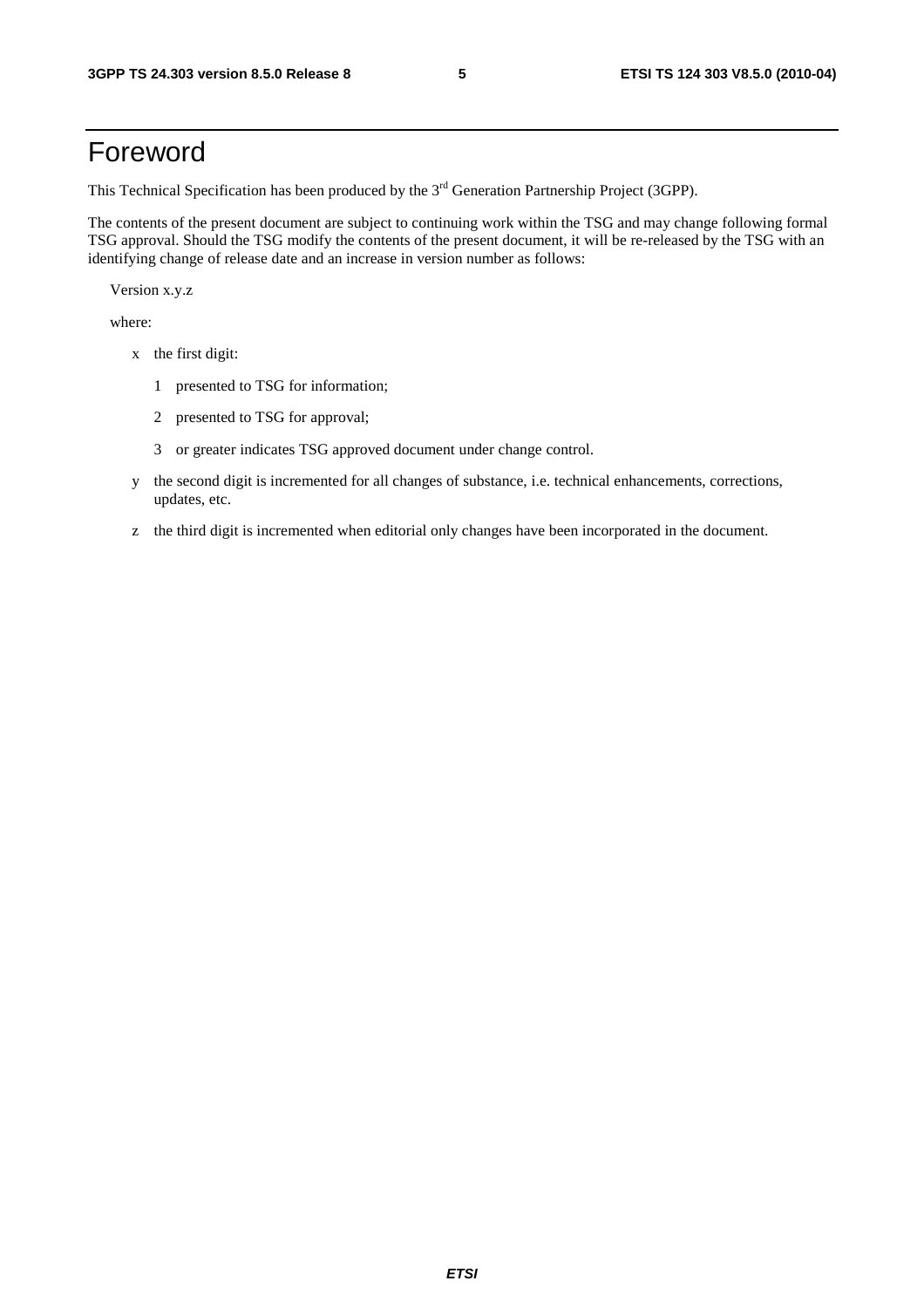### 1 Scope

The present document specifies the signalling procedures for accessing the 3GPP Evolved Packet Core network and handling the mobility between 3GPP and non-3GPP accesses via the S2c reference point defined in 3GPP TS 23.402 [3].

The present document is applicable to the User Equipment (UE) and the network node implementing the Home Agent functionality.

In addition the present document specifies the procedures used for the DSMIPv6 Home Agent discovery, for bootstrapping the DSMIPv6 security association between the UE and the Home Agent and for managing the DSMIPv6 tunnel. The specification of these procedures is compliant to IETF RFCs.

DSMIPv6 procedures can be used independently of the underlying access technology.

### 2 References

The following documents contain provisions which, through reference in this text, constitute provisions of the present document.

- References are either specific (identified by date of publication, edition number, version number, etc.) or non-specific.
- For a specific reference, subsequent revisions do not apply.
- For a non-specific reference, the latest version applies. In the case of a reference to a 3GPP document (including a GSM document), a non-specific reference implicitly refers to the latest version of that document *in the same Release as the present document*.
- [1] 3GPP TR 21.905: "Vocabulary for 3GPP Specifications".
- [2] IETF RFC 5555 (June 2009): "Mobile IPv6 support for dual stack Hosts and Routers (DSMIPv6)".
- [3] 3GPP TS 23.402: "Architecture Enhancements for non-3GPP accesses".
- [4] IETF RFC 4877 (April 2007): "Mobile IPv6 Operation with IKEv2 and the Revised IPsec Architecture".
- [5] IETF RFC 2782 (February 2000): "A DNS RR for specifying the location of services (DNS SRV)".
- [6] IETF RFC 3775 (June 2004): "Mobility Support in IPv6".
- [7] IETF RFC 3748 (June 2004): "Extensible Authentication Protocol (EAP)".
- [8] IETF RFC 4301 (December 2005): "Security Architecture for the Internet Protocol".
- [9] IETF RFC 3633 (December 2003): "IPv6 Prefix Options for Dynamic Host Configuration Protocol (DHCP) version 6".
- [10] IETF RFC 5026 (October 2007): "Mobile IPv6 bootstrapping in split scenario".
- [11] IETF RFC 4303 (December 2005): "IP Encapsulating Security Payload (ESP)".
- [12] draft-ietf-mip6-hiopt-15.txt (April 2008): "DHCP Option for Home Information Discovery in MIPv6".

Editor's note: The above document cannot be formally referenced until it is published as an RFC.

[13] IETF RFC 3736 (April 2004): "Stateless Dynamic Host Configuration Protocol (DHCP) Service for IPv6".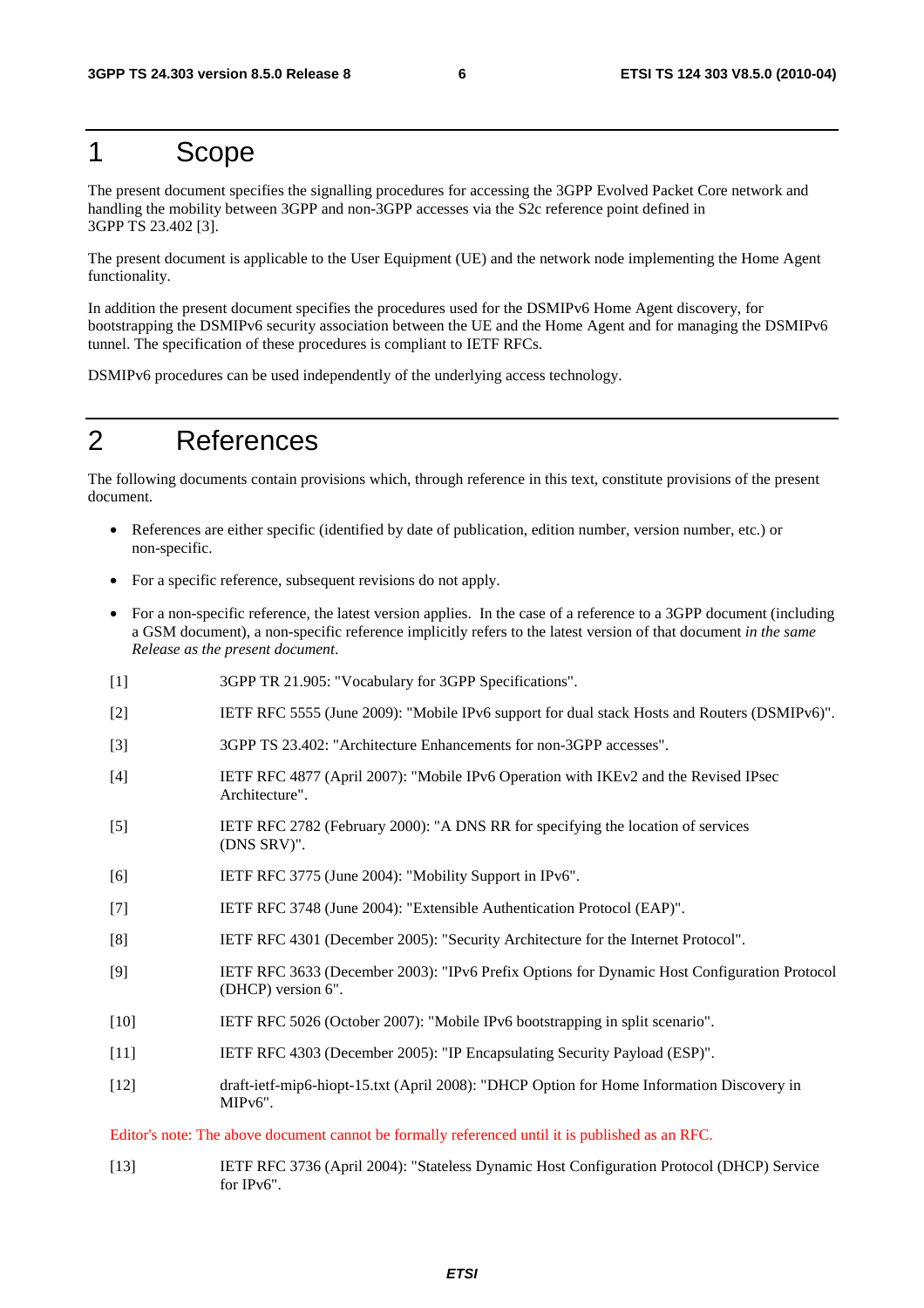- [14] IETF RFC 4306 (December 2005): "Internet Key Exchange (IKEv2) Protocol". [15] 3GPP TS 24.301: "Non-Access-Stratum (NAS) protocol for Evolved Packet System (EPS); Stage 3".
- [16] Void.
- [17] 3GPP TS 23.003: "Numbering, addressing and identification".
- [18] 3GPP TS 33.402: "3GPP System Architecture Evolution (SAE); Security aspects of non-3GPP accesses"
- [19] draft-ietf-mext-binding-revocation-13 (September 2009): "Binding Revocation for IPv6 Mobility".

Editor's note: The above document cannot be formally referenced until it is published as an RFC.

- [20] 3GPP TS 29.273: "3GPP EPS AAA interfaces"
- [21] 3GPP TS 24.302: "Access to the Evolved Packet Core (EPC) via non-3GPP access networks; Stage 3".
- [22] Void.
- [23] IETF RFC 4739 (November 2006): "Multiple Authentication Exchanges in the Internet Key Exchange (IKEv2) Protocol".
- [24] 3GPP TS 33.234: "Wireless Local Area Network (WLAN) interworking security".
- [25] 3GPP TS 29.275 "PMIP based Mobility and Tunnelling protocols".
- [26] IETF RFC 4039 (March 2005): "Rapid Commit Option for the Dynamic Host Configuration Protocol version 4 (DHCPv4)".
- [27] draft-ietf-mext-rfc3775bis-02 (October 2008): "Mobility Support in IPv6".

Editor's note: The above document cannot be formally referenced until it is published as an RFC.

- [28] IETF RFC 4187 (January 2006): "Extensible Authentication Protocol Method for 3rd Generation Authentication and Key Agreement (EAP AKA)".
- [29] IETF RFC 3963 (January 2005): "Network Mobility (NEMO) Basic Support Protocol".
- [30] IETF RFC 5685 (November 2009): "Redirect Mechanism for IKEv2".

### 3 Definitions and abbreviations

### 3.1 Definitions

For the purposes of the present document, the terms and definitions given in 3GPP TR 21.905 [1] and the following apply. The following terms used in this Technical Specification are defined in IETF RFC 3775 [6]: Home Address, Care-of Address, binding cache, binding cache entry.

**Home network prefix:** An IPv6 prefix allocated by the Home Agent to the UE and used by the UE to configure the Home Address. The Home network prefix is uniquely allocated to a UE.

**Home Agent:** The Home Agent functionality consists in the DSMIPv6 anchor point functionality described in IETF RFC 5555 [2] and IETF RFC 4877 [4]. Based on 3GPP TS 23.402 [15] the HA functionality is implemented in the PDN Gateway.

### 3.2 Abbreviations

For the purposes of the present document, the abbreviations given in 3GPP TR 21.905 [1] and the following apply.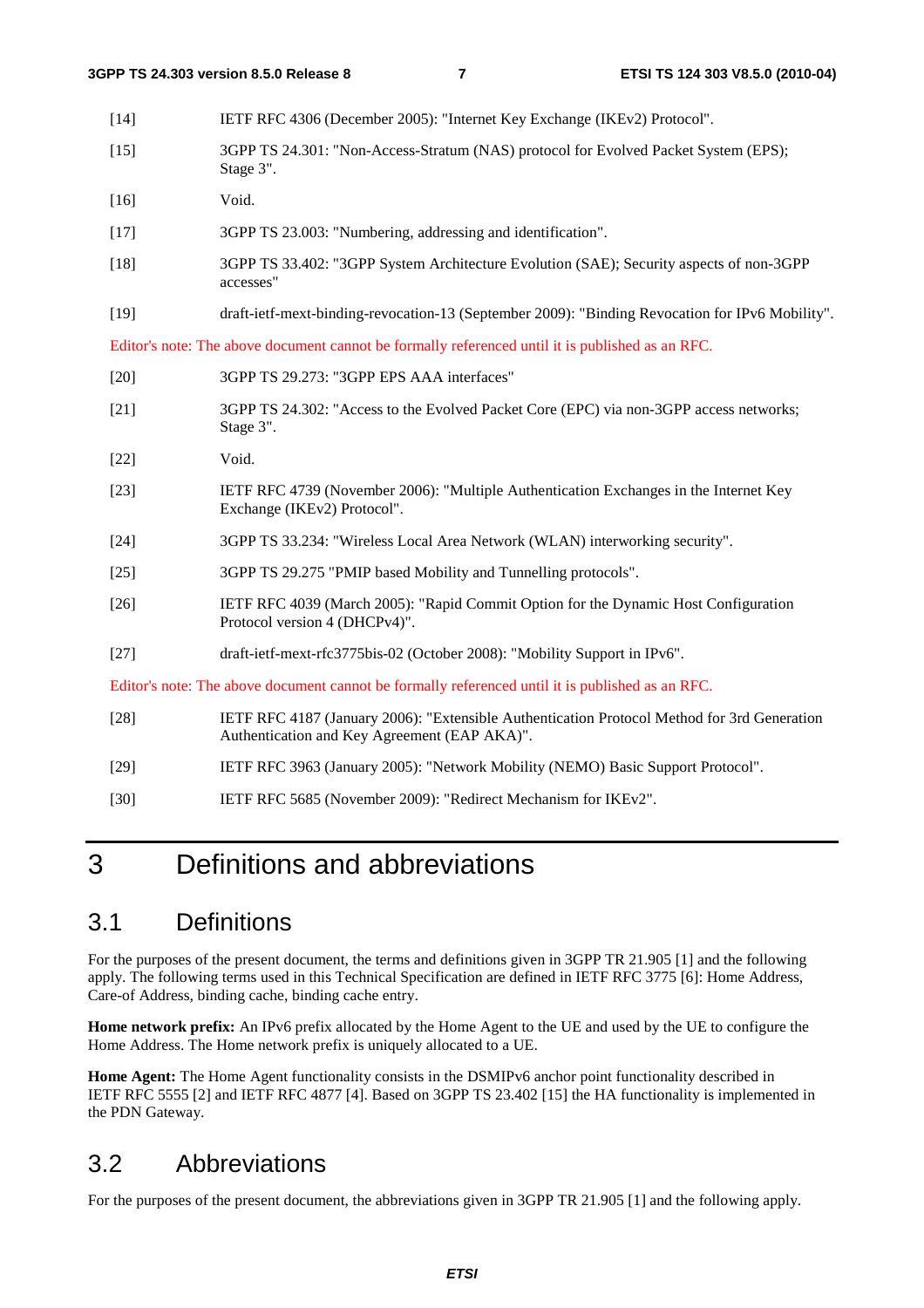| DSMIP <sub>v6</sub> | Dual-Stack MIPv6                   |
|---------------------|------------------------------------|
| <b>EPC</b>          | <b>Evolved Packet Core</b>         |
| ePDG                | <b>Evolved Packet Data Gateway</b> |
| <b>EPS</b>          | <b>Evolved Packet System</b>       |
| <b>GW</b>           | Gateway                            |
| <b>HA</b>           | Home Agent                         |
| MIP <sub>v</sub> 6  | Mobile IP version 6                |
| UE                  | User Equipment                     |
|                     |                                    |

### 4 General

### 4.1 Mobility management based on Dual-Stack Mobile IPv6

DSMIPv6 is specified in IETF RFC 3775 [6] and IETF RFC 5555 [2]. The purpose of the DSMIPv6 procedures is to establish, manage and tear down a mobility tunnel between the UE and the HA function. The mobility tunnel establishment is always initiated by the UE, while the mobility tunnel tear down can be initiated either by the UE or the network. Communication between the UE and a correspondent node shall use the bidirectional mode of operation. Route optimization mode of operation is not supported by EPC in this release.

In this specification, the IETF RFC 4877 [4] is used to secure DSMIPv6 signalling. For this purpose, the UE performs an IKEv2 exchange with the HA before establishing the mobility tunnel as described in subclause 5.1.2.2. The details of the security aspects are specified in 3GPP TS 33.402 [18].

The mobility tunnel procedures are performed by the UE for each PDN connection, meaning that if multiple PDNs are accessed by the UE, multiple instances of the procedures are needed. The multiple PDN connections behaviour is specified more in detail in subclause 4.3.

In this specification, the IETF RFC 3963 [29] is used for prefix preservation. For this purpose, the UE uses the implicit mode as stated in IETF RFC 3963 [29] to tell the HA that the home network prefix would be preserved during mobility. The support of this operation is limited to the sending and receiving of IPv6 packets containing IPv6 addresses autoconfigured from the home network prefix, in addition to the IPv6 Home Address.

### 4.2 Identities

The UE shall use Network Access Identifier (NAI) as identification towards the HA in the IKEv2 exchange. During this process, the IPsec security association between the UE and the HA is tied to the user identity, set to the NAI, and to an SPI uniquely identifying this security association. The NAI is structured according to 3GPP TS 23.003 [17]. The NAI can be either a root NAI, a fast re-authentication NAI or pseudonym identity as specified in 3GPP TS 23.003 [17].

The UE shall use the HA-APN to identify the desired HA in the DNS-based and DHCPv6-based HA discovery procedures. The HA-APN is constructed according to 3GPP TS 23.003 [17].

NOTE: The operator is responsible to configure the DNS system so that the same PDN GW can be discovered via HA-APN and APN. A possible way of configuring the mapping between HA-APN and APN is to create the HA-APN from the respective APN by using the same Network Identifier and by adding the prefix "ha-apn" to the Operator Identifier.

The Binding Update and Binding Acknowledgement shall not explicitly carry an NAI as the IPsec security association is tied to the user identity.

### 4.3 Multiple PDN connectivity

This specification supports multiple PDN connectivity. The UE can setup multiple PDN connections with a given APN or multiple APNs using multiple DSMIPv6 sessions. There is one DSMIPv6 session per each PDN connection.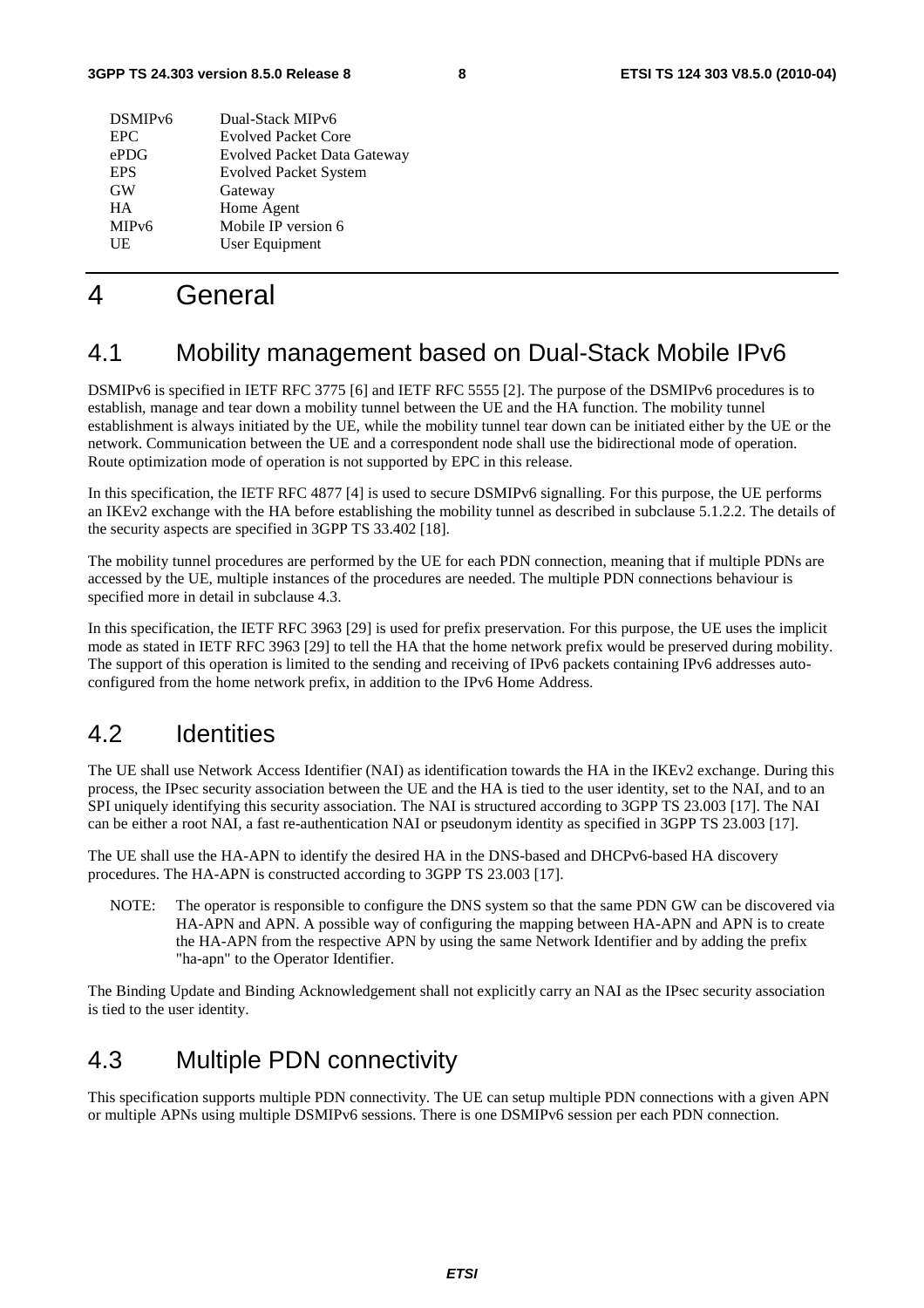NOTE: When UE is associated to multiple PDN connections, it is possible for the UE to create a tunnel loop amongst the HAs by binding home addresses to each other. This results in the possibility of HA being flooded with packets. Packet flooding is not specific to DSMIPv6 and there exist current implementations to deal with the packet flooding issue. As for the formation of tunnel loop, the solution to solve it in this current specification (Release 8) is implementation specific until a standardized solution emerges.

The procedures described in clause 5 shall be interpreted as procedures which are executed for each PDN connection the UE established. This implies that:

- For the initial attachment of a PDN connection, the UE shall perform a Home Agent address discovery (subclause 5.1.2.1), a security association establishment via IKEv2, including the EAP-AKA authentication and the IPv6 Home Network Prefix assignment (subclause 5.1.2.2), and the initial binding registration (subclause 5.1.2.4).
- The handover procedure shall be performed for each PDN connection separately as described in subclause 5.2.2.
- The re-registration procedure shall be performed for each PDN connection separately as described in subclause 5.3.2.
- The detach procedure shall be performed for each PDN connection separately as described in subclause 5.4.2 or in subclause 5.4.3.

### 5 Dual-Stack Mobile IPv6 Procedures

### 5.1 Dual-Stack Mobile IPv6 initial attach

#### 5.1.1 General

The DSMIPv6 initial attach is performed by the UE to establish a DSMIPv6 connection with the node acting as HA. This is also known as the bootstrapping procedure as the UE establishes the security association with the HA. The initial attach involves the following tasks:

- **Discovery of the Home Agent address**. The UE needs to discover the IPv6 address as well as the IPv4 address of the HA.
- **Security association establishment**. The UE needs to establish an IPsec security association with the HA in order to secure the DSMIPv6 signalling. IKEv2 (IETF RFC 4877 [4]) is used to establish this security association.
- **IPv6 Home Network Prefix assignment**. The UE needs to be assigned an IPv6 Network Prefix of its home network in order to configure the global unicast Home Address to be used in DSMIPv6. The HA is responsible of assigning the IPv6 Home Network Prefix to the UE.
- **IPv4 Home Address assignment**. Optionally, a dual-stack UE can also request to be assigned an IPv4 Home Address to be used for IPv4-only applications. The HA is responsible of assigning the IPv4 Home Address to the UE.
- **Home link detection**. The UE needs to perform Home Link Detection before initiate registration with the HA. The DSMIPv6 Home Link Detection Function is used by the UE to detect if it is attached to the home link from a DSMIPv6 perspective.
- **Initial binding registration**. Unless the home link detection procedure indicates the UE is at home, the UE sends a Binding Update message to perform its initial registration with the HA.

If the UE requires additional configuration parameters, e.g. Vendor-specific options, stateless DHCPv4 and DHCPv6 as defined in IETF RFC 4039 [26] and IETF RFC 3736 [13] can be run over the DSMIPv6 tunnel.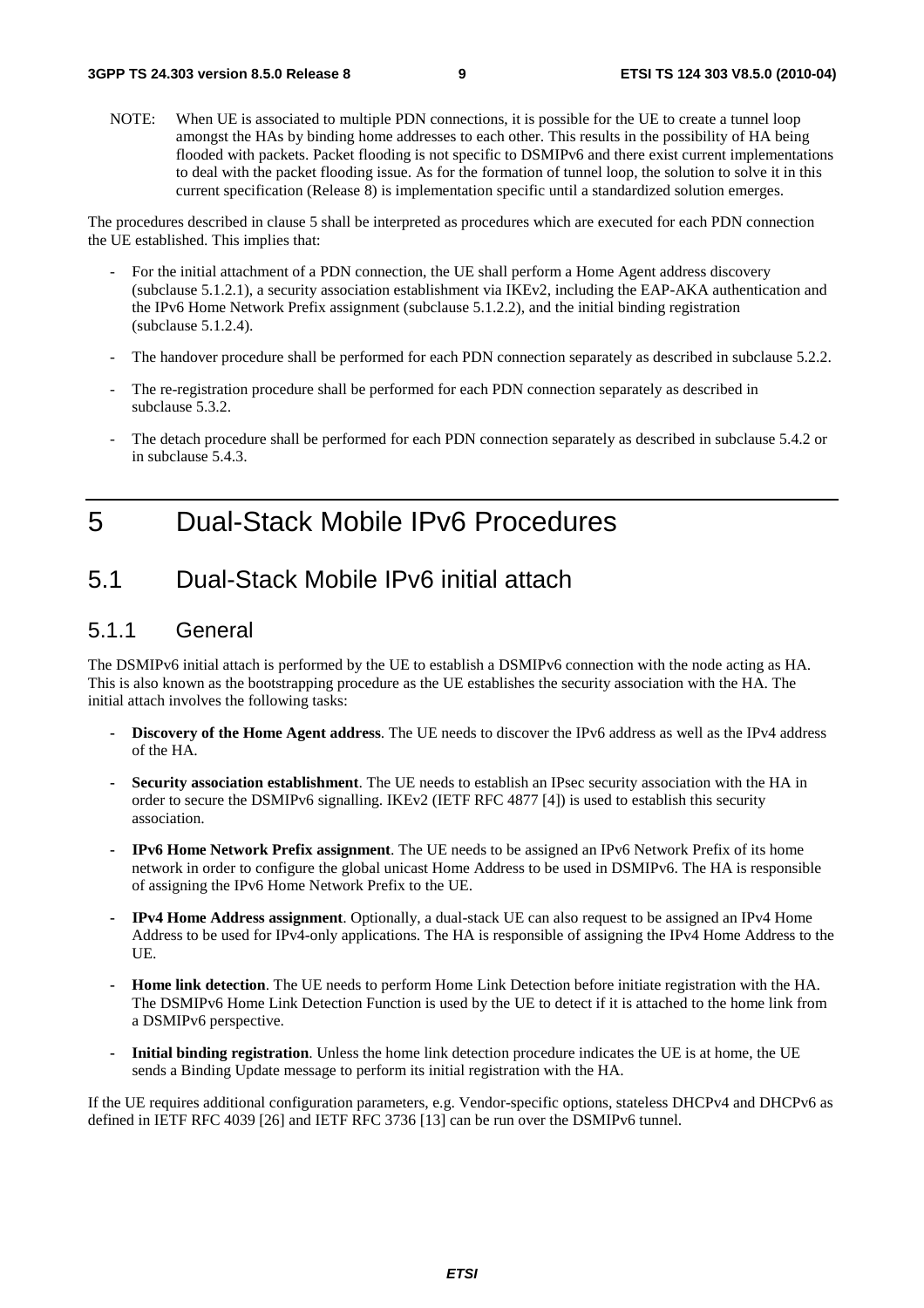#### 5.1.2 UE procedures

#### 5.1.2.1 Discovery of the Home Agent address

#### 5.1.2.1.1 General

The first procedure the UE needs to perform for DSMIPv6 initial attach is the discovery of the node acting as the HA.

The UE can discover the IP addresses of the HA in one of the four following ways:

- via DNS;
- via attach procedure for 3GPP access or trusted non-3GPP access (if supported) based on protocol configuration options;
- via IKEv2 during tunnel setup to ePDG for untrusted non-3GPP accesses;
- via DHCPv6.

If the UE does not obtain the IP addresses of the HA via PCO during the 3GPP or trusted non-3GPP (if supported) attach or via IKEv2 signalling, it shall follow either the procedures described in subclause 5.1.2.1.5 or the procedures described in subclause 5.1.2.1.2. The UE may be configured to perform both procedures in parallel or one of the two procedures only in case the other failed.

#### 5.1.2.1.2 Home agent address discovery based on DNS

A UE performing Home Agent discovery based on DNS shall support the implementation of standard DNS mechanisms.

The UE shall perform DNS Lookup by Home Agent Name as specified in IETF RFC 5026 [10].The QNAME shall be set to the requested HA-APN. The HA-APN shall be constructed as specified in 3GPP TS 23.003 [17]. If a HA has both an IPv4 and an IPv6 address, the corresponding DNS record should be configured with both 'AAAA' and 'A' records. Accordingly the UE should perform one DNS lookup procedure to retrieve both 'AAAA' and 'A' records. The DNS server replies with one 'AAAA' and one 'A' record.

#### 5.1.2.1.3 Home agent address discovery based on protocol configuration options

The UE may request the IPv6 address and optionally the IPv4 address of the dual stack HA using the Protocol configuration options IE during the attach procedure for 3GPP or trusted non-3GPP access or the additional PDN connectivity procedure. The details of this procedure for the case of attach for 3GPP access are described in 3GPP TS 24.301 [15]. The details of this procedure for the case of attach for trusted non-3GPP access are described in 3GPP TS 24.302 [21].

#### 5.1.2.1.4 Home agent address discovery based on IKEv2 signalling

The UE may request the IPv6 and optionally the IPv4 address of the HA during the tunnel establishment procedure with the ePDG. The details of this procedure are described in 3GPP TS 24.302 [21].

#### 5.1.2.1.5 Home agent address discovery based on DHCPv6

The HA address discovery via DHCPv6 is possible in the following cases:

- in 3GPP access, or
- in trusted non-3GPP access, when a DHCPv6 relay exists in the trusted non-3GPP access and the PDN GW is the DHCPv6 server, or
- in trusted non-3GPP access, when the DHCPv6 server is in the trusted non-3GPP access and it has the HA addresse information from static configuration, or received via STa reference point as specified in 3GPP TS 29.273 [20].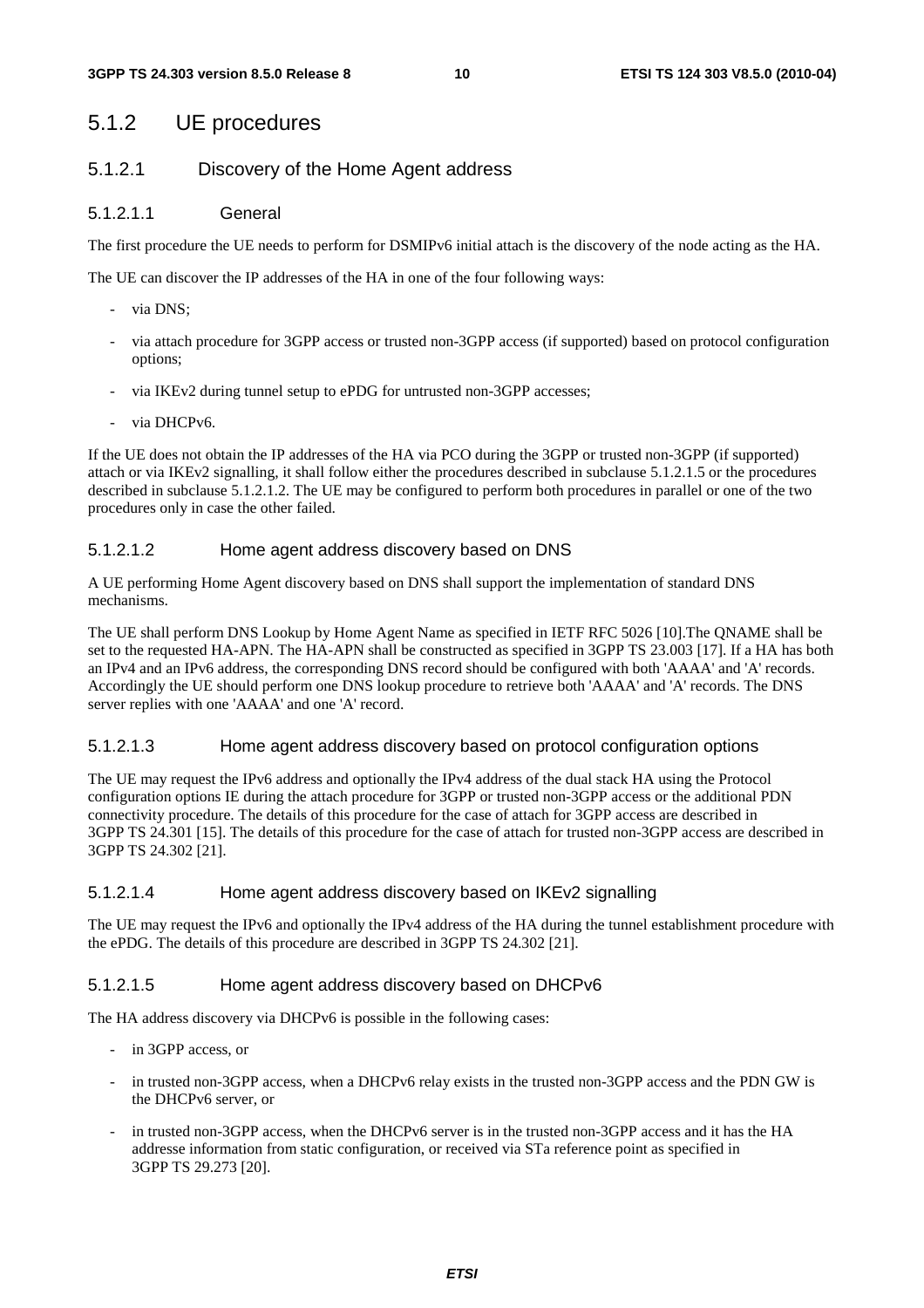#### **3GPP TS 24.303 version 8.5.0 Release 8 11 ETSI TS 124 303 V8.5.0 (2010-04)**

A UE performing HA discovery based on DHCPv6 shall support the implementation of stateless DHCPv6 as specified in IETF RFC 3736 [13] and the DHCPv6 options as specified in draft-ietf-mip6-hiopt [12].

In order to discover the address of the HA the UE shall send an Information-Request message including the Home Network Identifier Option.

In order to connect to a HA for a specific target PDN, the UE shall set the id-type to 1 and include the desired HA-APN in the Home Network Identifier field.

The HA information is provided to the UE within a Home Network Information Option as described in draft-ietf-mip6 hiopt [12]. This option shall include either the available HA addresses (both the IPv6 address and the IPv4 address of the HA, if available) or the HA FQDN. In the latter case the UE shall perform a DNS Lookup by Home Agent Name as specified in IETF RFC 5026 [10]. The QNAME shall be set to the received HA FQDN.

If a HA has both an IPv4 and an IPv6 address, the corresponding DNS record should be configured with both 'AAAA' and 'A' records. Accordingly the UE should perform one DNS lookup procedure to retrieve both 'AAAA' and 'A' records. The DNS server replies with one 'AAAA' and one 'A' record.

#### 5.1.2.2 Security association establishment and IPv6 Home Network Prefix assignment

The UE shall support the IKEv2 protocol (see IETF RFC 4306 [14]) for negotiating the IPsec security association to secure DSMIPv6 signalling and shall support EAP over IKEv2 as described in IETF RFC 4306 [14] to perform authentication with an AAA server. In a case an additional authentication and authorization of the IPSec security association is needed with an external AAA server, then the additional authentication steps during the IKEv2 exchange shall be supported as specified in IETF RFC 4739 [23] and described in 3GPP TS 33.234 [24].

The UE shall support IPsec ESP (see IETF RFC 4303 [11]) in order to provide authentication of Binding Update and Binding Acknowledgement messages as specified in IETF RFC 4877 [4]. The UE shall support multiple authentication exchanges in the IKEv2 protocol as specified in IETF RFC 4739 [23] in order to support authentication with an external AAA server. The UE shall support the redirect mechanism as defined in IETF RFC 5685 [30].

The UE shall initiate the security association establishment procedure by sending the IKE\_SA\_INIT request message defined in IETF RFC 4306 [14] to the HA. The UE shall indicate support for the HA reallocation by including a REDIRECT\_SUPPORTED payload in the IKE\_SA\_INIT request as specified inIETF RFC 5685 [30]. On receipt of an IKE\_SA\_INIT response, the UE shall send an IKE\_AUTH request message including the MN-NAI in the IDi payload and the Access Point Name (APN) of the target PDN the UE wants to connect to in the IDr payload. The APN shall be formatted as defined in 3GPP TS 23.003 [17]. The username part of the MN-NAI included in "IDi" payload may be an IMSI, pseudonym or re-authentication ID. The UE shall include in the IDi payload the same MN-NAI it includes in the EAP-Response/Identity within the EAP-AKA exchange.

In the very first EAP-Response/Identity within the IKEv2 exchange the UE shall include a NAI whose username is derived from IMSI. In subsequent exchanges the UE should use pseudonyms and re-authentication identities provided by the 3GPP AAA server as specified in IETF RFC 4187 [26].

NOTE: Fast re-authentication mechanism is optional, and therefore is an implementation option in the UE and operator configuration issue (i.e. it also depends on whether the AAA server sent a re-authentication ID during previous EAP authentication) whether to use it during security association establishment.

EAP-AKA over IKEv2 shall be used to authenticate UE in the IKE\_AUTH exchange, while public key signature based authentication with certificates shall be used to authenticate the HA.

During the IKEv2 exchange, the HA may trigger the UE to perform the HA reallocation procedure. If the UE receives as part of the IKE\_AUTH response message a REDIRECT payload containing the IP address of a target HA as specified in subclause 5.1.3.1, the UE shall initiate a new IKEv2 security association with the target HA. The UE shall terminate the IKEv2 security association with the initial HA by sending an IKEv2 Informational message with a DELETE payload as specified in IETF RFC 4306 [14].

During the IKEv2 exchange, the UE shall request the allocation of an IPv6 home prefix through the Configuration Payload in the IKE\_AUTH. Since in EPS a unique IPv6 prefix is assigned to the UE, the UE shall include a MIP6\_HOME\_PREFIX attribute in the CFG\_REQUEST message as described in IETF RFC 5026 [10]. In addition the UE may include the INTERNAL\_IP6\_DNS attribute in the CFG\_REQUEST as described in IETF RFC 4306 [14] to request the DNS server IPv6 address of the PLMN it is connecting to via DSMIPv6. In the same way the UE may include the INTERNAL\_IP4\_DNS attribute in the CFG\_REQUEST to request the IPv4 address of the DNS server.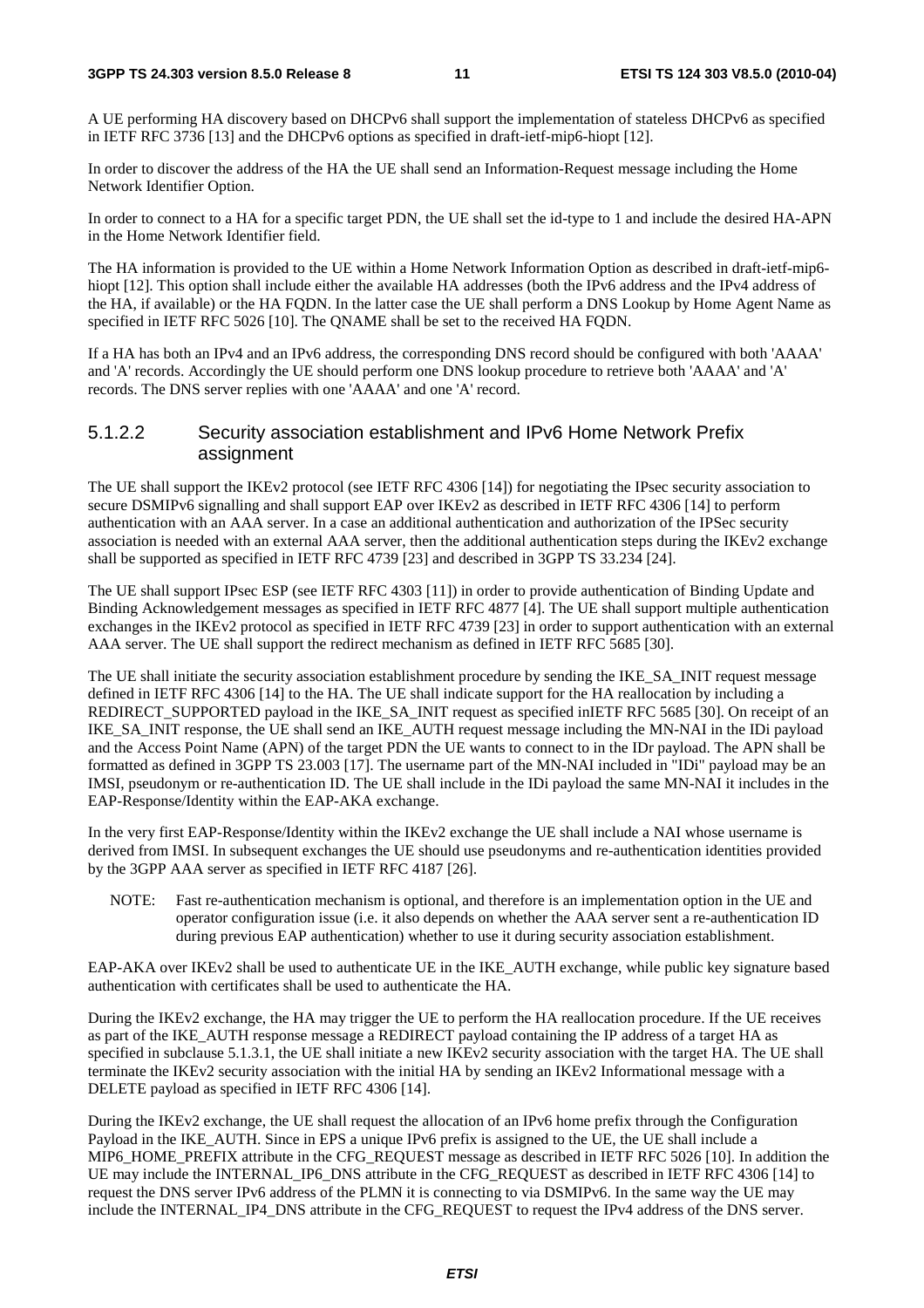The UE shall then auto-configure a Home Address from the IPv6 prefix received from the HA and shall run a CREATE\_CHILD\_SA exchange to create the security association for the new Home Address. In the CREATE\_CHILD\_SA exchange the UE shall include the Home Address and the appropriate selectors in the TSi (Traffic Selector-initiator) payload to negotiate the IPsec security association for protecting the Binding Update and Binding Acknowledgement messages as specified in IETF RFC 4877 [4].

#### 5.1.2.3 Home Link Detection

The DSMIPv6 Home Link Detection Function is used by the UE to detect if an access interface is on the home link for a PDN connection from a DSMIPv6 perspective. The Home Link Detection function shall be performed before sending DSMIPv6 Binding Update via the same access interface.

To perform the Home Link Detection procedure, the UE shall compare the assigned Home Network Prefix for a PDN connection with the IPv6 prefix or prefixes included in the Prefix Information Option in the Router Advertisements received on the local link. The Home Network Prefix can be assigned in a 3GPP access via PCO, as specified in 3GPP TS 24.301 [15], or via IKEv2 as specified in subclause 5.1.2.2. If there is a match between the Home Network Prefix and one of the local prefixes, the UE is attached on the home link over the respective access interface and shall not send a Binding Update to the HA unless the UE currently has a valid DSMIPv6 Binding Update list entry. If the UE has a valid DSMIPv6 Binding Update list entry, the UE shall proceed to perform the action specified in subclause 5.2.2.4. If there is not any match, the UE shall proceed as specified in subclause 5.1.2.4.

NOTE: The UE does not need to run IKEv2 for home link detection if the Home Network prefix is dynamically received in a PCO Information Element.

#### 5.1.2.4 Initial binding registration and IPv4 Home Address assignment

After establishing the security association and obtaining the IPv6 Home Address, the UE shall send a Binding Update message as specified in IETF RFC 3775 [6] and IETF RFC 5555 [2] in order to register its Home Address and Care-of Address at the HA, if it detects it is in the foreign network.

If both IPv4 and IPv6 Care-of Address are received at the foreign network, the UE shall first attempt to use the IPv6 Care-of Address for its binding registration. The UE shall not register both IPv4 and IPv6 Care-of Address to its HA.

If IPv6 Care-of Address is used for initial binding registration, the UE shall send the Binding Update message to the IPv6 address of the HA. In this Binding Update message the H (home registration) and A (acknowledge) bits shall be set. If the UE needs an IPv4 Home Address, the UE shall include the 0.0.0.0 address in the IPv4 Home Address option to request a dynamic IPv4 Home Address.

When IPv6 Care-of Address is used for initial binding registration, the Alternate Care-of Address option shall be used by the UE to carry the Care-of Address inside a Mobility Header which is protected by ESP. If this option is present, the address included in this option is the same address present in the source address of the IPv6 packet.

If IPv4 Care-of Address is used for initial binding registration, the UE shall send the Binding Update as follows (see IETF RFC 5555 [2]):

- The IPv6 packet, with the IPv6 Home Address as the Source Address field of the IPv6 header, shall be encapsulated in UDP.
- The UE shall include the IPv4 Care-of Address as the Source Address field of the IPv4 header and the HA IPv4 address as the Destination Address field of the IPv4 header.
- The UE shall include the IPv4 Care-of Address option containing the IPv4 Care-of Address.
- The UE shall set the H (home registration) and A (acknowledge) flags.
- The UE shall set the F (UDP encapsulation required) flag to 0.
- The UE shall set the R (Mobile Router Flag) flag to 1.
- If the UE needs an IPv4 Home Address, the UE shall include an IPv4 Home Address option with the 0.0.0.0 address in the Binding Update message, as defined in IETF RFC 5555 [2].

When the UE receives the Binding Acknowledgement from the HA, it shall validate it based on the rules described in IETF RFC 3775 [6] and IETF RFC 5555 [2]. If the Binding Acknowledgement contains the successful status code 0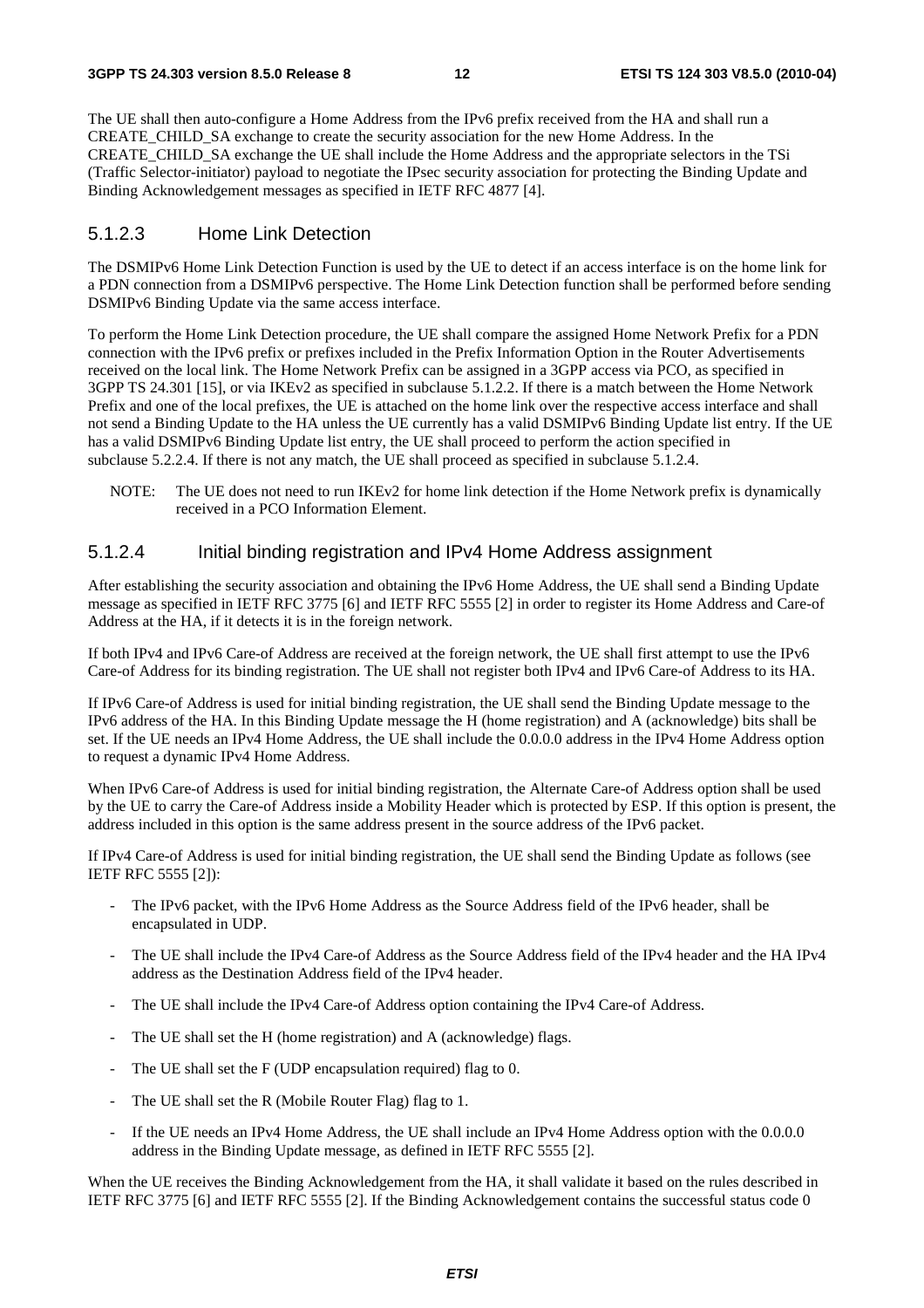("Binding Update Accepted"), the UE shall create an entry for the registered Home Address in its Binding Update List and may start sending packets containing its IPv6 Home Address or other IPv6 addresses auto-configured from the assigned home network prefix.

If the Binding Acknowledgement contains a value of 128, the UE may re-send the BU as specified in IETF RFC 3775 [6]. If the Binding Acknowledgement contains a value from 129 to 133 as specified in IETF RFC 3775 [6] or a value from 140 to 143 as specified in IETF RFC 3963 [29], the UE shall not send the BU to the HA and should discover another HA.

If the Binding Acknowledgment contains an IPv4 Address Acknowledgement option with status code value from 0 to 127 (indicating success), the UE shall create two entries in its Binding Update List, one for the IPv6 Home Address and another for the IPv4 Home Address. If the Binding Acknowledgement contains an IPv4 Address Acknowledgment option with status code indicating error (i.e. 128 or higher), the UE shall create an entry only for the IPv6 HoA in its binding update list. Moreover, if the status code is 129 ("Administratively prohibited") or 132 ("Dynamic IPv4 home address assignment not available"), the UE shall not re-send the Binding Update and it shall use only the IPv6 HoA. If the Binding Acknowledgement contains an IPv4 Address Acknowledgement option with status 128 ("Failure, reason unspecified"), 130 ("Incorrect IPv4 home address"), 131 ("Invalid IPv4 address") or 133 ("Prefix allocation unauthorized") it shall re-send the Binding Update including the 0.0.0.0 address in the IPv4 Home Address option. If the Binding Acknowledgement does not contain an IPv4 Address Acknowledgment option, the UE shall create an entry only for the IPv6 HoA in its binding update list.

NOTE: The value to be used to identify the IPv4 address acknowledgement option in the mobility header is 30;

The UE may then send data traffic either with the IPv6 Home Address or with the IPv4 Home Address. If the UE is located on an IP6-enabled link, it shall send IPv6 packets as described in IETF RFC 3775 [6]; IPv4 traffic shall be encapsulated in IPv6 packets as described in IETF RFC 5555 [2]. If the UE is located on an IPv4-only link and the Binding Acknowledgement contains the NAT detection option with the F flag set, the UE shall send IPv6 and IPv4 packets following the vanilla UDP encapsulation rules specified in IETF RFC 5555 [2]. Otherwise the UE shall send IPv6 and IPv4 packets encapsulated in IPv4 as specified in IETF RFC 5555 [2].

Once the DSMIPv6 tunnel is established, the UE may build a DHCPv4 or DHCPv6 message as described in IETF RFC 4039 [26] or IETF RFC 3736 [13] respectively and send it via the DSMIPv6 tunnel as described in IETF RFC 3775 [6] in order to retrieve additional parameters, e.g. Vendor-specific options.

#### 5.1.3 HA procedures

#### 5.1.3.1 Security association establishment and IPv6 Home Network Prefix assignment

The HA shall support the IKEv2 protocol (see IETF RFC 4306 [14]) for negotiating the IPsec security association to secure DSMIPv6 signalling and shall support EAP over IKEv2 as described in IETF RFC 4306 [14] to perform UE authentication with an AAA server. If an additional authentication and authorization of the IPSec security association were needed with an external AAA server, then the additional authentication steps during the IKEv2 exchange shall be supported as specified in IETF RFC 4739 [23] and defined in 3GPP TS 33.234 [24]. The HA shall support IPsec ESP (see IETF RFC 4303 [11]) in order to provide authentication of Binding Update and Binding Acknowledgement messages as specified in IETF RFC 4877 [4]. The HA shall support multiple authentication exchanges in the IKEv2 protocol as specified in IETF RFC 4739 [23] in order to support authentication with an external AAA server.

The HA shall complete the IKE\_SA\_INIT exchange as specified in IETF RFC 4306 [14]. The HA shall include in the IDr the same value included by the UE in the IDr payload of the request.

Upon successful authorization and authentication, the HA shall accept the security association establishment request by sending the IKE\_AUTH response message with the CFG\_REPLY payload including the IPv6 Home Network Prefix allocated to the UE in the MIP6\_HOME\_PREFIX attribute. This prefix information shall include the prefix length as specified in IETF RFC 5026 [10]. If the UE included the INTERNAL\_IP6\_DNS or the INTERNAL\_IP4\_DNS in the CFG\_REQUEST, the HA shall include the same attribute in the CFG\_REPLY including zero or more DNS server addresses as specified in IETF RFC 4306 [14]

If the 3GPP AAA server triggers the HA to perform a HA reallocation procedure as specified in 3GPP TS 33.402 [18], the HA learns the IP address of the target HA as specified in 3GPP TS 29.273 [20]. The HA shall provide to the UE the target HA IP address in the REDIRECT payload during IKE\_AUTH exchange as specified in 3GPP TS 33.402 [18]. The encoding of the REDIRECT payload in the IKE\_AUTH response message is specified in IETF RFC 5685 [30]. The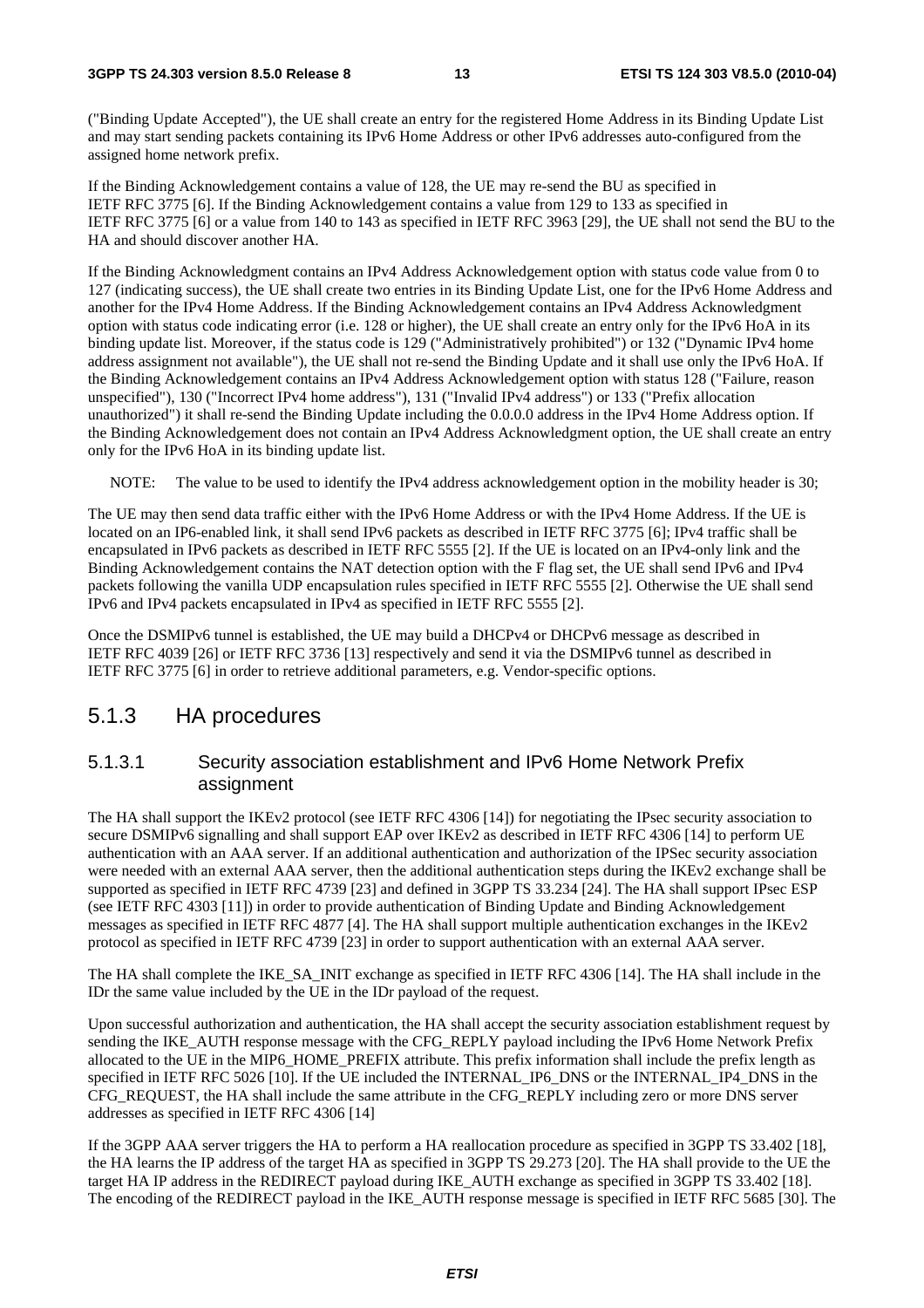HA shall not assign an IPv6 prefix to the UE in the IKE AUTH exchange. The HA shall remove the states of the IKEv2 security association with the UE after receiving an IKEv2 Informational message with a DELETE payload from the UE.

#### 5.1.3.2 Initial binding registration and IPv4 Home Address assignment

When the HA receives a Binding Update message from the UE, it shall validate it as described in IETF RFC 3775 [6] and in IETF RFC 5555 [2]. If the Alternate Care-of Address option is present, the HA shall verify the correctness of the Alternate Care-of Address option. If the Care-of Address specified in the Alternate Care-of Address option and in the Source Address field of the IPv6 header of the Binding Update packet are different, the HA shall reject the request by returning a Binding Acknowledgement with status code 128. If the HA accepts the Binding Update message, it shall create a new entry in its binding cache for UE, marking it as a home registration. The lifetime of this binding cache entry is set based on operator's policies. The HA shall not perform a Duplicate Address Detection on the IPv6 Home Address of the UE because of the uniqueness of the IPv6 prefix assigned by the HA to the UE. Then the HA shall send a Binding Acknowledgement with R bit set to "1" as specified in IETF RFC 3775 [6] and IETF RFC 3963 [29]. The HA may include the Binding Refresh Advice mobility option following rules defined in IETF RFC 3775 [6] to indicate the remaining time until the UE should send a new home binding update.

If the Binding Update contains an IPv4 Home Address option with the 0.0.0.0 IPv4 address, the HA shall assign an IPv4 Home Address to the UE, including an IPv4 Address Acknowledgement option in the Binding Acknowledgement message, as specified in IETF RFC 5555 [2]. If no IPv4 addresses are available at the HA, the HA shall send a Binding Acknowledgement with status code 132 in the IPv4 address acknowledgement option.

If in the received Binding Update the IPv4 Care-of Address in the IPv4 Care-of Address option is not the same as the IPv4 address in the Source Address in the outer IPv4 header then a NAT was in the path. This information shall be included in the Binding Acknowledgement within a NAT Detection option with the F flag set and the Binding Acknowledgement shall be encapsulated based on the vanilla UDP encapsulation specified in IETF RFC 5555 [2].

If a NAT was not detected, the HA shall send the Binding Acknowledgement without any UDP encapsulation; the message shall be encapsulated in an IPv4 header if the Care-of Address is IPv4 or in an IPv6 header if the Care-of Address is IPv6 as specified in IETF RFC 5555 [2].

If the binding update is accepted for both IPv4 and IPv6 home addresses, the HA creates two bindings, one for each home address as specified in IETF RFC 5555 [2]. The HA shall link the IPv4 home address binding to the IPv6 home address binding.

NOTE: How the linkage between the two bindings (e.g. separate or single binding cache entry) is performed is implementation specific.

When the binding cache entry is created for the UE, the HA shall tunnel all packets destined to the IPv6 Home Address, the home network prefix and all packets destined to the IPv4 Home Address (if present) to the UE's Care-of Address. If a NAT was detected, packets shall be encapsulated in UDP and IPv4 based on vanilla UDP encapsulation specified in IETF RFC 5555 [2]. If the Care-of Address is an IPv6 address, IPv4 and IPv6 packets shall be encapsulated in an IPv6 header as specified in IETF RFC 3775 [6] and in IETF RFC 5555 [2]; otherwise, if the Care-of Address is an IPv4 address, IPv4 and IPv6 packets shall be encapsulated in an IPv4 header as specified in IETF RFC 3775 [6] and in IETF RFC 5555 [2].

#### 5.1.3.3 Binding Error message

When the HA receives a Binding Update and detects an inappropriate attempt to use the Home Address destination option without an existing binding, or when an unrecognized Mobility Header is received the HA shall send a Binding Error message with appropriate status (value 1 "Unknown binding for Home Address destination option" or value 2 "Unrecognized MH Type value") as specified in IETF draft-ietf-mext-rfc3775bis-02 [27]. The HA shall include the Home address that was contained in the Home Address destination option.

If NAT was not detected, the HA shall send the Binding Error without any UDP encapsulation; the message shall be encapsulated in an IPv4 header if the Care-of Address is IPv4 or in an IPv6 header if the Care-of Address is IPv6 in the same manner as the Binding Acknowledgement encapsulation specified in IETF RFC 5555 [2].

If NAT was detected, the HA shall send the Binding Error encapsulated in UDP and IPv4 based on vanilla UDP encapsulation specified in IETF RFC 5555 [2].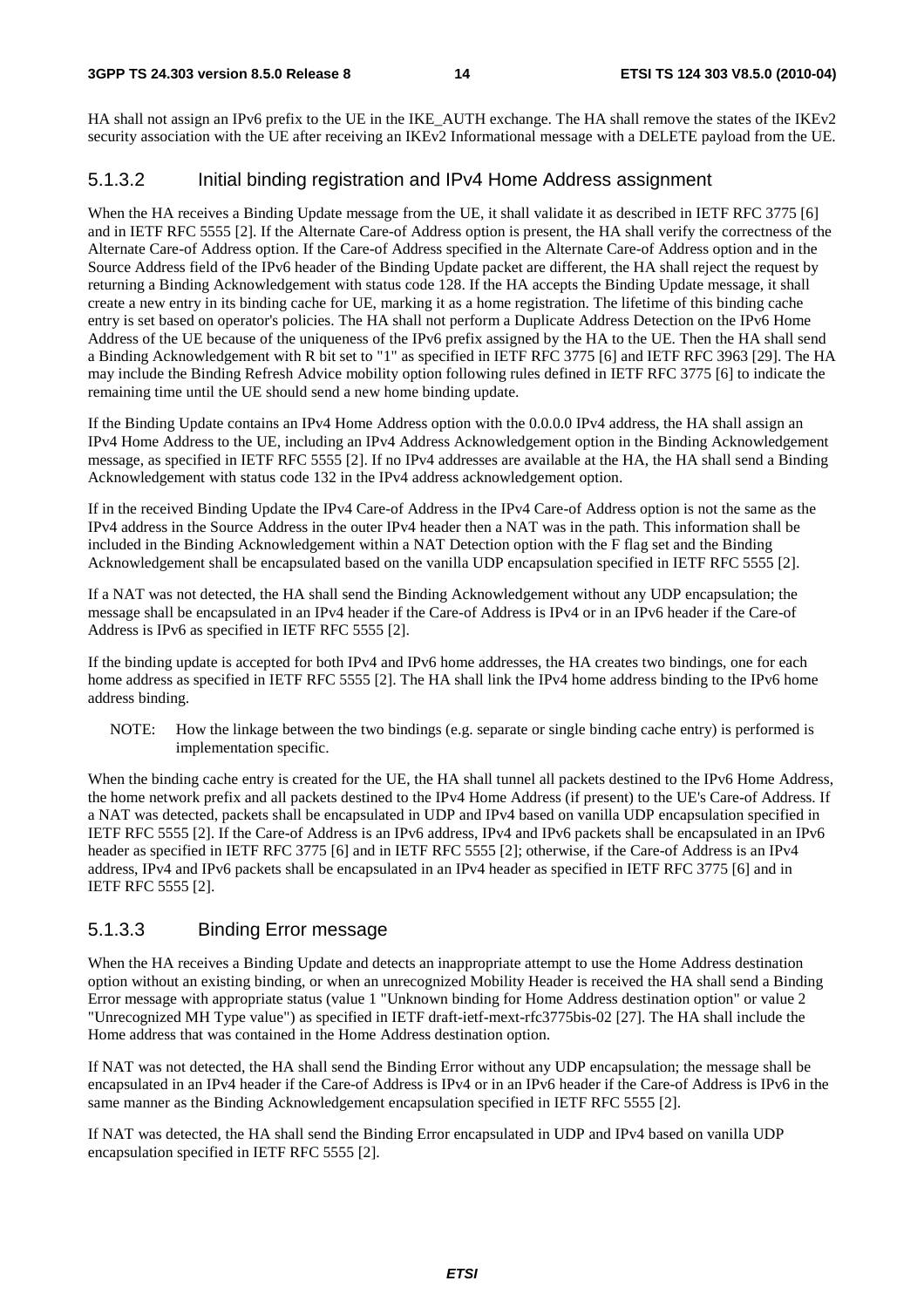### 5.2 Dual-Stack Mobile IPv6 handover

### 5.2.1 General

The DSMIPv6 handover procedure is performed by the UE to update its Care-of Address at the HA after a movement between two different accesses which implies a change of the local IP address (e.g. a movement from a 3GPP to a non-3GPP access). When this procedure takes place, the UE has already a valid registration at the HA, which implies that the HA has an entry in its binding cache for that UE and a security association to secure DSMIPv6 signalling is in place between the UE and the HA.

The procedure involves performing the Home Link Detection, setup a security association with the HA if there is no security association existing, and the exchange of a Binding Update and a Binding Acknowledgement between the UE and the HA. For the handover procedure, at the previous access the UE shall already perform discovery of the HA address, and may set up a security association with it, as these steps are part of the initial attach procedure described in subclause 5.1.2.

There are different handover scenarios:

- handover from home link to a foreign link;
- handover from a foreign link to another foreign link; and
- handover from a foreign link to a home link.

### 5.2.2 UE procedures

#### 5.2.2.1 General

Following a change of access, the UE configures an IP address on the target access system. The details of IP address configuration can be access specific. The handling of the received Binding Acknowledgement is the same as specified in subclause 5.1.2.4.

#### 5.2.2.2 Handover from home link to a foreign link

If the access network supports IPv6, as soon as the UE has received via a Router Advertisement at least an IPv6 prefix which is not present in its Prefix List, the UE shall perform the Home Link detection as specified in subclause 5.1.2.3.

If the UE detects that it is moving from home link to foreign link, and if there is no security association existing with the HA, the UE shall perform the Security association establishment and Home Address assignment procedure with the HA as specified in subclause 5.1.2.2.

Then the UE shall perform the initial binding registration and IPv4 Home Address assignment as specified in subclause 5.1.2.4. In order to maintain IP address preservation for the IPv4 address used in the home link, the UE shall include the IPv4 address used on the home link in an IPv4 Home Address option in the same Binding Update message.

If the UE does not have an IPv4 Home Address but wants to configure one, the UE shall include the IPv4 Home Address option with the 0.0.0.0 address as specified in subclause 5.1.2.4.

If the access network supports only IPv4, as soon as the UE has configured an IPv4 Care-of Address, the UE shall send a Binding Update tunnelled in UDP as specified in IETF RFC 5555 [2]. The UE shall set the F flag to "0". The UE shall set the R flag to "1".

Independent of an IPv6 or IPv4 access network the UE shall set the Key Management Capability (K) bit in the Binding Update message.

If the UE receives, as response to an outstanding binding registration, a binding acknowledgment having a status code equal to 135 ("Sequence number out of window") and a sequence number different from the one used in the outstanding binding registration, the UE shall accept the binding acknowledgment and process it as specified in IETF RFC 3775 [6].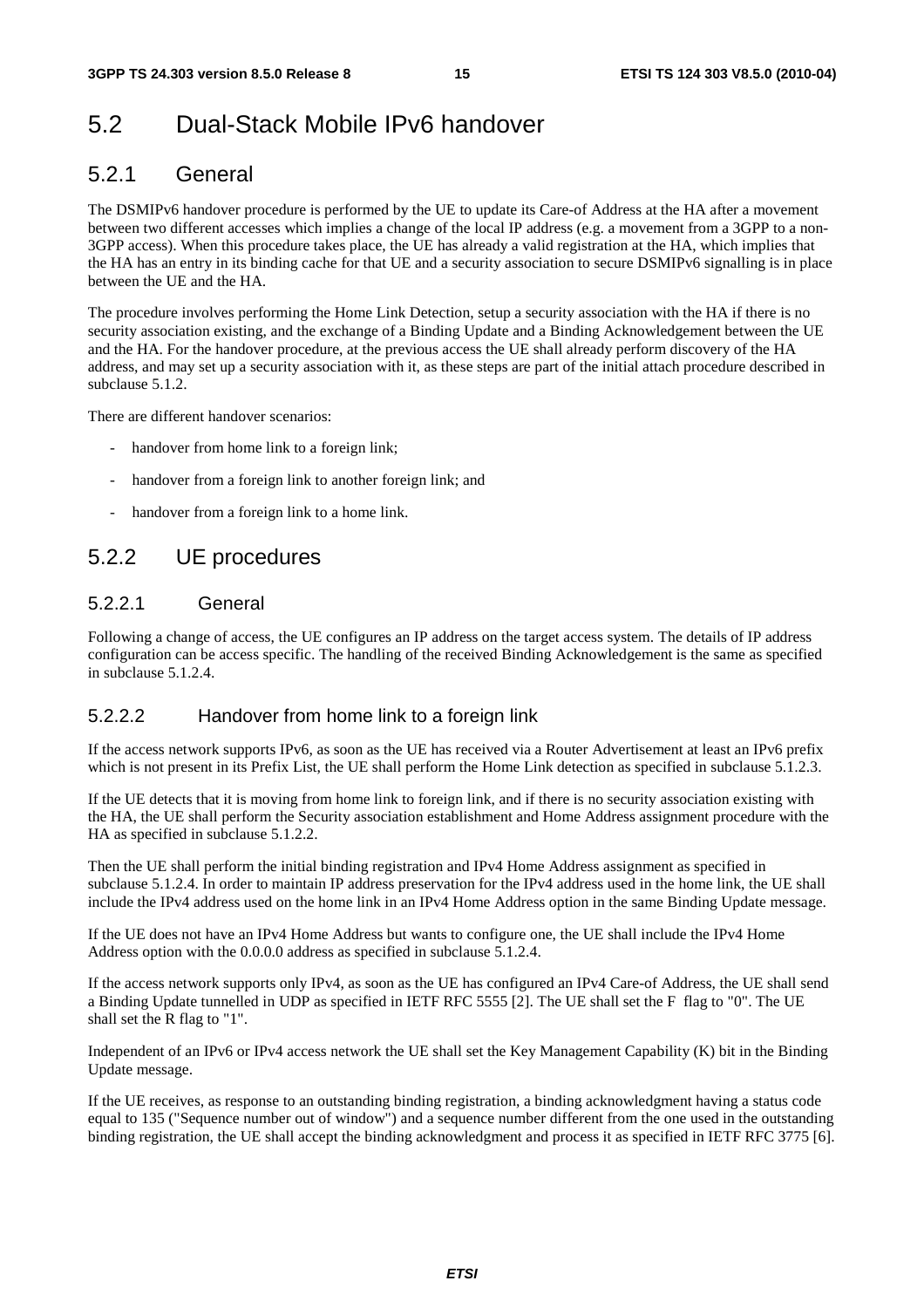#### 5.2.2.3 Handover from a foreign link to another foreign link

If the access network supports IPv6, as soon as the UE has received via a Router Advertisement at least an IPv6 prefix which is not present in its Prefix List, the UE shall perform the Home Link detection as specified in subclause 5.1.2.3.

If the UE detects it is not attached to the home link, the UE shall send a Binding Update to the HA including the newly configured IP address as the Care-of Address in the Source IP address of the packet and optionally in the Alternate Care-of Address Option [6]. The UE build the Binding Update message as specified in IETF RFC 3775 [6].

If the UE has been assigned also an IPv4 Home Address and wants to update also the binding for it, the UE shall include the IPv4 Home Address option including the assigned IPv4 Home Address in the same Binding Update message.

If the UE has been assigned also an IPv4 Home Address and wants to release it, the UE shall not include any IPv4 Home Address option in the same Binding Update.

If the UE does not have an IPv4 Home Address but wants to configure one, the UE shall include the IPv4 Home Address option with the 0.0.0.0 address as specified in subclause 5.1.2.4.

If the access network supports only IPv4, as soon as the UE has configured an IPv4 Care-of Address which is different from the previous Care-of Address, the UE shall send a Binding Update tunnelled in UDP as specified in IETF RFC 5555 [2]. The UE shall set the F flag to "0". The UE shall set the R flag to "1".

Independent of an IPv6 or IPv4 access network the UE shall set the Key Management Capability (K) bit in the Binding Update message.

#### 5.2.2.4 Handover from a foreign link to a home link

If the access network supports IPv6, as soon as the UE has received via a Router Advertisement message at least an IPv6 prefix which is not present in its Prefix List, the UE shall perform the Home Link detection as specified in subclause 5.1.2.3 to detect if the UE is attaching to the home link. If the UE detects it is attached to the home link and there is a valid DSMIPv6 Binding Update list entry at the UE, the UE shall send a Binding Update with the Lifetime field set to "0" in order to remove the binding at the HA, as specified in IETF RFC 3775 [6]. If an IPv4 home address was assigned to the UE, as an optimization the UE may not include the IPv4 home address option as the binding for the IPv4 home address will be removed by the HA. Independent of an IPv6 or IPv4 access network the UE shall set the Key Management Capability (K) bit in the de-registration Binding Update message. The UE may preserve the IKEv2 session in order to avoid re-establishing the session when the next handover occurs. If there is not a safe assumption that the UE will remain in the home link (e.g. switching off the non-3GPP radio interface in case of a dual radio terminal), the UE should preserve the IKEv2 session.

If the UE receives a Binding Revocation Indication message from the HA while there is an outstanding unacknowledged Binding Update with Lifetime field set to "0" message, the UE need not send a Binding Revocation Acknowledgement as specified in subclause 5.4.2.1.

### 5.2.3 HA procedures

#### 5.2.3.1 Handover from home link to a foreign link

In case of UE handover from home link to foreign link, the HA shall support the initial registrstion procedure as specified in subclause 5.1.3.

The error codes used in the Binding Acknowledgement are the same as specified in subclause 5.1.3.2.

#### 5.2.3.2 Handover from a foreign link to another foreign link

When the HA receives a Binding Update from the UE, the HA shall validate it as described in IETF RFC 3775 [6] and in IETF RFC 5555 [2]. If the validation is successful, the HA shall update the binding cache entry related to the Home Address included in the Binding Update.

If the Binding Update is an IPv6 packet, with the Alternate Care-of Address option present, the HA shall verify the correctness of the Alternate Care-of Address option. If the Care-of Address specified in the Alternate Care-of Address option and in the Source Address field of the IPv6 header of the Binding Update packet are different, the HA shall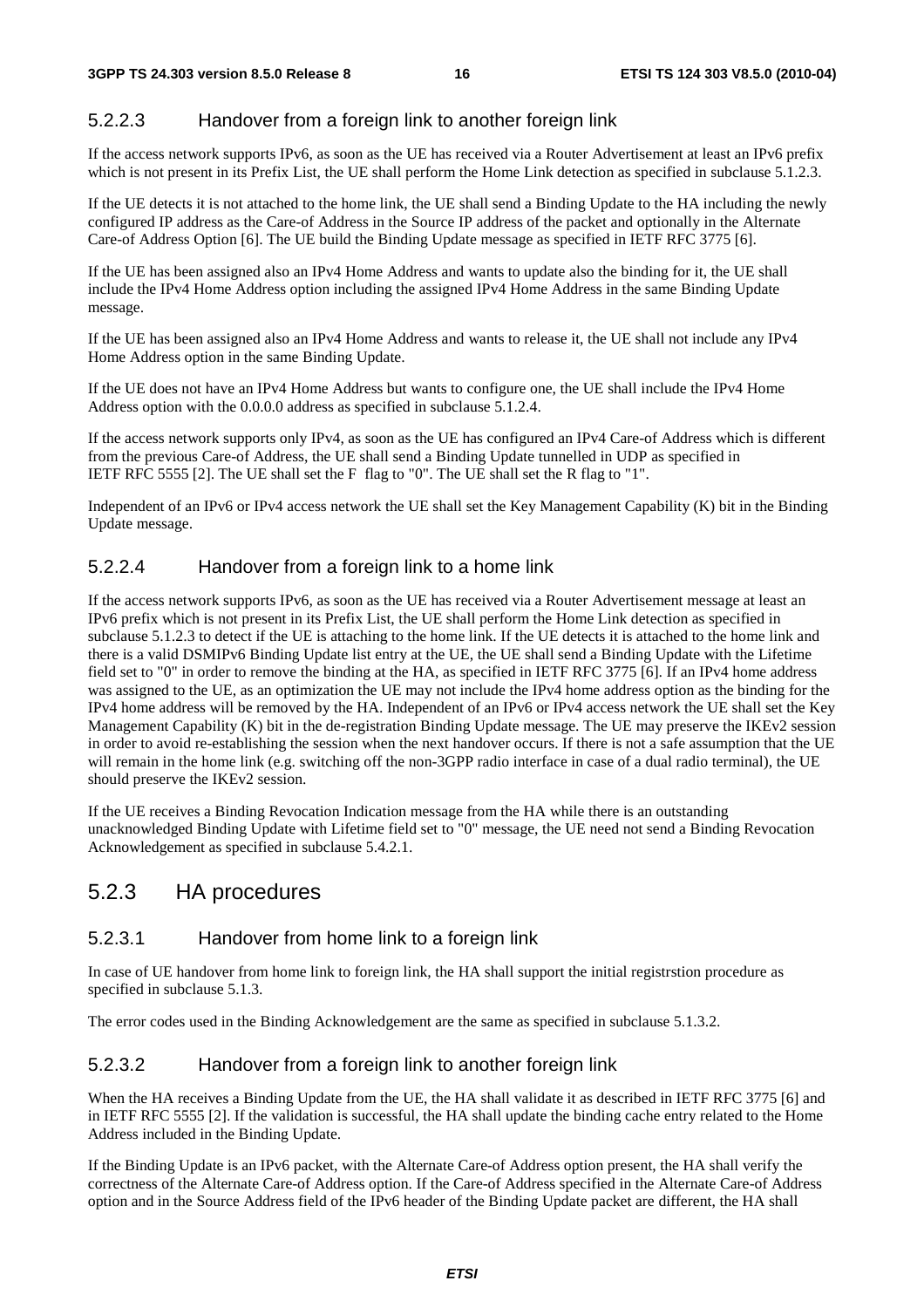#### **3GPP TS 24.303 version 8.5.0 Release 8 17 ETSI TS 124 303 V8.5.0 (2010-04)**

reject the request by returning a Binding Acknowledgement with status code 128. If the option is valid, the HA shall update the binding cache entry with the Care-of Address in the Source Address of the IPv6 header.

If the Binding Update outer header is an IPv4 header and the IPv4 Care-of Address in the IPv4 Care-of Address option is the same as the IPv4 address in the Source Address in the outer IPv4 header, the HA shall update the binding cache entry with the Care-of Address in the IPv4 Care-of Address option and shall send a Binding Acknowledgment encapsulated in IPv4 as specified in IETF RFC 5555 [2].

If in the received Binding Update the IPv4 Care-of Address in the IPv4 Care-of Address option is not the same as the IPv4 address in the Source Address in the outer IPv4 header then a NAT was in the path. This information shall be included in the Binding Acknowledgement within a NAT Detection option with the F bit set. The Binding Acknowledgment shall be encapsulated in UDP and the binding cache updated as specified in IETF RFC 5555 [2].

If the Binding Update contains an IPv4 Home Address option with an IPv4 Home Address previously assigned, the HA shall update also the binding cache entry related to the IPv4 Home Address to the UE. If the Binding Update contains no IPv4 Home Address option, the HA shall remove the binding cache entry related to the IPv4 Home Address of the UE if present.

If the Binding Update contains an IPv4 Home Address option with the 0.0.0.0 IPv4 address, the HA shall assign an IPv4 Home Address to the UE, including an IPv4 Address Acknowledgement option in the Binding Acknowledgement message.

The error codes used in the Binding Acknowledgement are the same as specified in subclause 5.1.3.2.

If the Key Management Mobility Capability (K) bit is set in the Binding Update and the HA supports the feature, the HA updates its IKEv2 security associations to include the UE"s Care-of Address as the peer address and the Binding Acknowledgement is returned with the K bit set.

The HA shall set the R bit to "1" in the Binding Acknowledgement.

#### 5.2.3.3 Handover from a foreign link to a home link

When a UE hands over from a foreign link to its home link, a network based mobility protocol (PMIPv6 or GTP) in the home link creates a binding cache entry for the UE. The DSMIPv6 binding cache entry that was created by the UE on the foreign link shall not be overwritten. The downlink UE packets shall be processed by the HA based on the DSMIPv6 binding cache entry before the DSMIPv6 binding cache entry is removed.

The DSMIPv6 binding cache entry shall be removed when a Binding Update with lifetime field set to "0" is received by the HA from the UE. The HA shall process the message as per IETF RFC 5555 [2] and IETF RFC 3775 [6], removing the associated binding cache entry and sending the Binding Acknowledge message with the Status field set to "0" (Binding Update accepted). If an IPv4 home address was assigned to the UE, the HA shall also remove the binding for the IPv4 home address tied to the IPv6 home address included in the Binding Update.

If the HA decides to remove the DSMIPv6 binding cache entry of the UE, prior to receiving a binding update with lifetime set to "0" from the UE , the HA shall send a Binding Revocation Indication message as specified in subclause 5.4.3.1.

NOTE: As described above, if the HA receives a Binding Update with Lifetime field set to "0", the HA removes the associated binding cache entry, but additionally the HA can store some data of the binding cache entry for a certain time in order to allow the HA to identify a delayed Binding Update registration message arriving at the HA after the Binding Update de-registration.

### 5.3 Dual Stack Mobile IPv6 Re-Registration

### 5.3.1 General

The DSMIPv6 Re-Registration procedure can occur at any time when the UE is already registered at the HA. The procedure is initiated by the UE when it wishes to extend the lifetime of an existing registration, e.g. in case the lifetime is expiring. The procedure can also be initiated by the UE when it wishes to request an IPv4 home address or to release the IPv4 binding while maintaining the IPv6 binding. The procedure may also be initiated by the UE as a mechanism to refresh the NAT bindings in order to be reachable from the HA.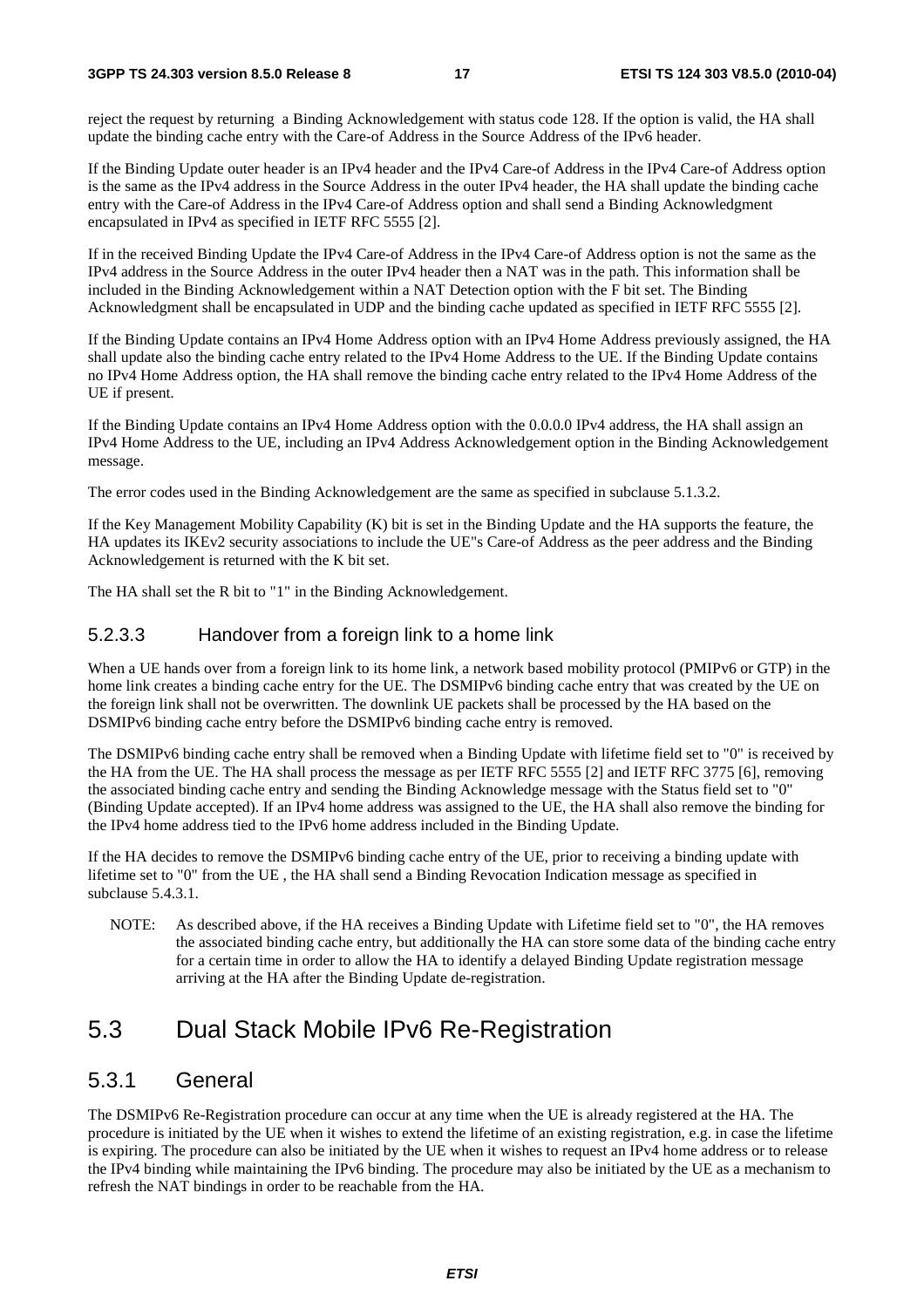NOTE: The usage of BU messages for keepalive purposes can have impacts to the battery life of the UE. The UE can be configured to rate limiting or avoid NAT keepalive as specified in IETF RFC 5555 [2].

### 5.3.2 UE procedures

As specified in IETF RFC 3775 [6], if the UE wants to extend the validity of an existing binding at the HA, the UE shall send a new Binding Update to the HA before the expiration of the lifetime indicated in the received Binding Acknowledgement, even if it is not changing its primary Care-of Address. This Binding Update is usually referred as periodic Binding Update.

The UE shall follow the rules described in IETF RC 3775 [6], IETF RFC 5555 [2] and in subclause 5.1.2.4 to send a periodic Binding Update and handle the associated Binding Acknowledgement. As the UE has not performed any handover, the UE shall confirm the already registered Care of Address and shall indicate the desired lifetime value. In a periodic Binding Update the UE may request an IPv4 Home Address.

If a NAT was detected and the UE is not exchanging data traffic, the UE may send a re-registration Binding Update in order to refresh the NAT binding. The Binding Update shall be sent with the interval contained in the Refresh Time field of the NAT detection option received when the NAT was detected. If the Refresh Time field was set to all 1s, the UE shall use the Binding Acknowledge lifetime as reference interval to send NAT keepalives Binding Updates.

The UE may also send a re-registration Binding Update with the purpose of requesting an IPv4 Home Address.

The UE may also send a re-registration Binding Update for the purpose of releasing the IPv4 Home Address previoulsy assigned. For this purpose, the UE shall follow the rules described in IETF RFC 5555 [2] sending a re-registration Binding Update containing no IPv4 Home Address option.

### 5.3.3 HA procedures

When the HA receives a periodic Binding Update message from the UE, it shall validate it as described in IETF RFC 3775 [6], IETF RFC 5555 [2] and in subclause 5.1.3.2.

In processing a periodic Binding Update the HA shall follow the rules described in subclause 5.1.3.2. In addition if the Binding Update does not include the IPv4 home address option the HA shall remove any associated IPv4 binding cache entry and continue to maintain the IPv6 binding.

If the HA accepts the Binding Update message, it shall update the lifetime and sequence number of the existing entry in its binding cache for the Home Address. The Care-of Address is not updated as the periodic Binding Update is not used to update the Care-of Address.

### 5.4 Dual-Stack Mobile IPv6 detach

### 5.4.1 General

The DSMIPv6 detach is performed by the UE to close the DSMIPv6 session and the respective IKEv2 session or by the network to inform the UE that it does not have access to a specific PDN through DSMIPv6 any longer. After the DSMIPv6 detach procedure, the UE still has IP connectivity provided by the access network.

There are two explicit detach procedures:

- UE-initiated detach procedure: in this case the UE performs a DSMIPv6 de-registration with the HA and closes the IKEv2 session.
- HA-initiated detach procedure: in this case the HA informs the UE that the DSMIPv6 binding is no more valid. The UE shall then perform the network-initiated detach procedure.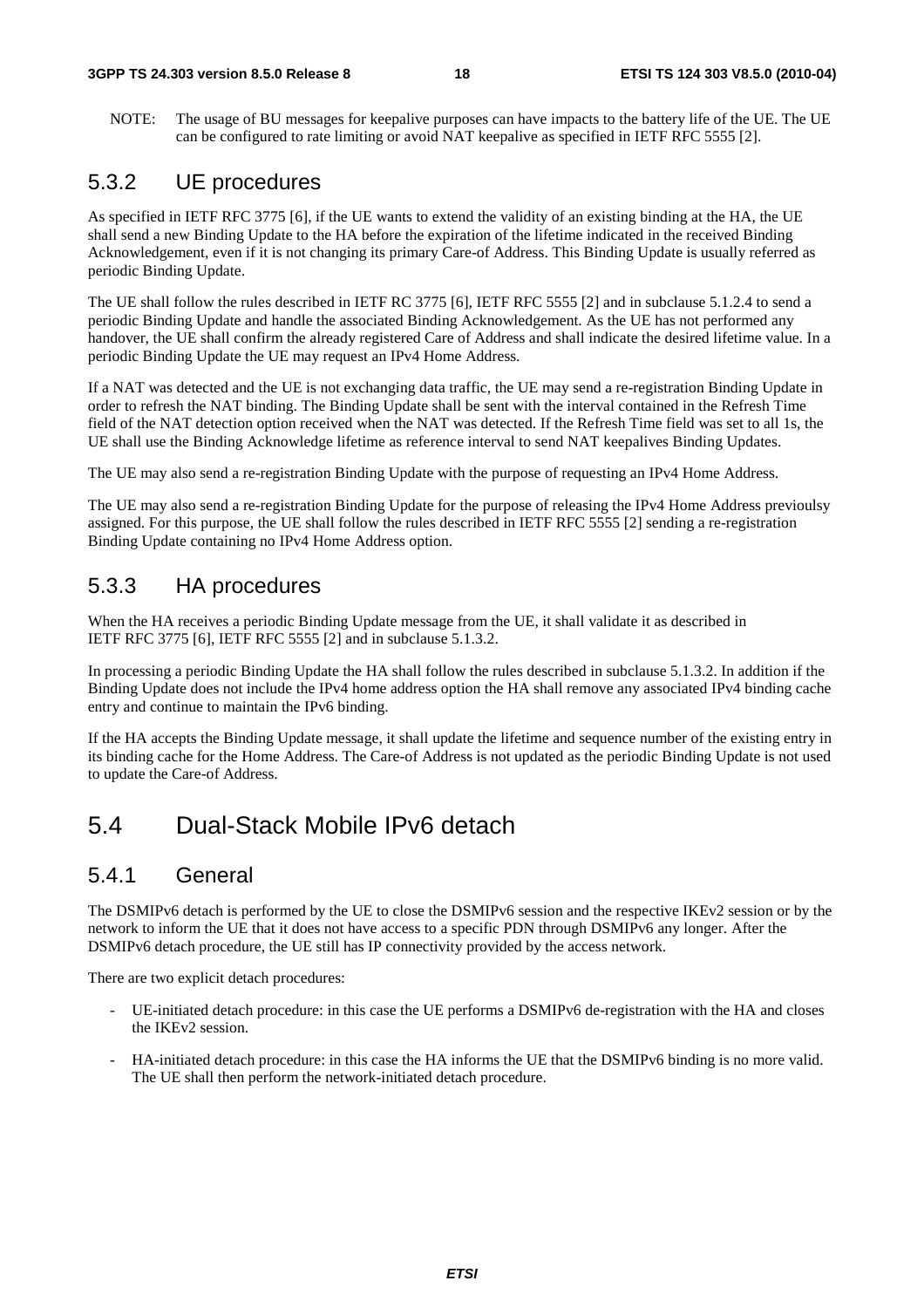### 5.4.2 UE procedures

#### 5.4.2.1 Network-initiated detach

Upon receiving a Binding Revocation Indication (BRI) message according to draft-ietf-mext-binding-revocation [19] from the HA, the UE first shall perform the required validity checks on the BRI according to draft-ietf-mext-bindingrevocation [19].

The UE shall send a Binding Revocation Acknowledgement (BRA) as specified in draft-ietf-mext-bindingrevocation [19]. In this message the UE shall set the status field to "Success" to reflect that it has received the BRI message. The BRA message may be tunnelled in UDP or IPv4 as specified in subclause 5.1.2.4 for Binding Update messages.

The UE then shall remove the entry identified in the BRI as deregistered from its binding update list and shall use the procedures defined in IETF RFC 4306 [14] to remove the IPsec security associations associated with the DSMIPv6 registration as described in subclause 5.4.2.2.

#### 5.4.2.2 UE-initiated detach

To detach from a specific PDN to which it is connected through a DSMIPv6 session, the UE shall send a Binding Update with the Lifetime field set to 0 as specified in IETF RFC 3775 [6].

The UE shall use the procedures defined in the IKEv2 protocol in IETF RFC 4306 [14] to remove the IPsec security associations associated with the DSMIPv6 registration. The UE shall close the security associations associated with the DSMIPv6 registration and instruct the HA to do the same by sending the INFORMATIONAL request message including a DELETE payload. The Protocol ID in the DELETE payload shall be set to "1" (IKE) to indicate that all IPsec ESP security associations that were negotiated within the IKEv2 exchange shall be deleted.

### 5.4.3 HA procedures

#### 5.4.3.1 Network-initiated detach

As soon as it receives a trigger for network-initiated detach procedure (3GPP TS 29.273 [20]) the HA shall send a Binding Revocation Indication (BRI) message according to draft-ietf-mext-binding-revocation [19] to the UE. The message shall contain the Home Address, corresponding to the PDN connection which shall be removed. The HA shall set the P (Proxy Binding) bit to 0 (Not Proxy MIPv6 binding), G bit (Global) to 0 (only the PDN Connection specified by the HoA is removed) and V bit (IPv4 HoA Binding Only) to 0 (Not to terminate the IPv4 Home Address binding only). The revocation trigger value shall be set to 1 (Unspecified). The HA shall include the UE home address in the Type 2 routing header as per draft-ietf-mext-binding-revocation [19] and shall not include any mobility option. The BRI message may be tunnelled in UDP or IPv4 as specified in subclause 5.1.3.2 for Binding Acknowledgement messages.

The HA shall follow procedures according to draft-ietf-mext-binding-revocation [19] to await the receipt of a Binding Revocation Acknowledgment (BRA) message from the UE. These procedures are based on the timer MINDelayBRIs defined in draft-ietf-mext-binding-revocation [19]. The HA shall not remove the entry from its binding cache before receiving the BRA.

If the HA receives a Binding Update with Lifetime set to 0 after initiating the network-initiated detach procedure, the HA should treat the BU as acknowledgement to the BRI for the purposes of completing the revocation procedures that are defined in draft-ietf-mext-binding-revocation [19]; in this case, the HA shall remove the respective entry in its binding cache, deleting the timer MINDelayBRIs and respond with a Binding Acknowledgement according to IETF RFC 5555 [2] and IETF RFC 3775 [6].

#### 5.4.3.2 UE-initiated detach

When the HA receives a Binding Update with the Lifetime field set to 0, it shall delete any existing entry for the Home Address included in the Binding Update. Then the HA shall send a Binding Acknowledgement as specified in IETF RFC 5555 [2] and IETF RFC 3775 [6].

On receipt of the INFORMATIONAL request message including a DELETE payload indicating that the UE is deleting the IPsec security associations associated with the DSMIPv6 registration, the HA shall close the IKE security association, and all IPsec ESP security associations that were negotiated within it towards the UE.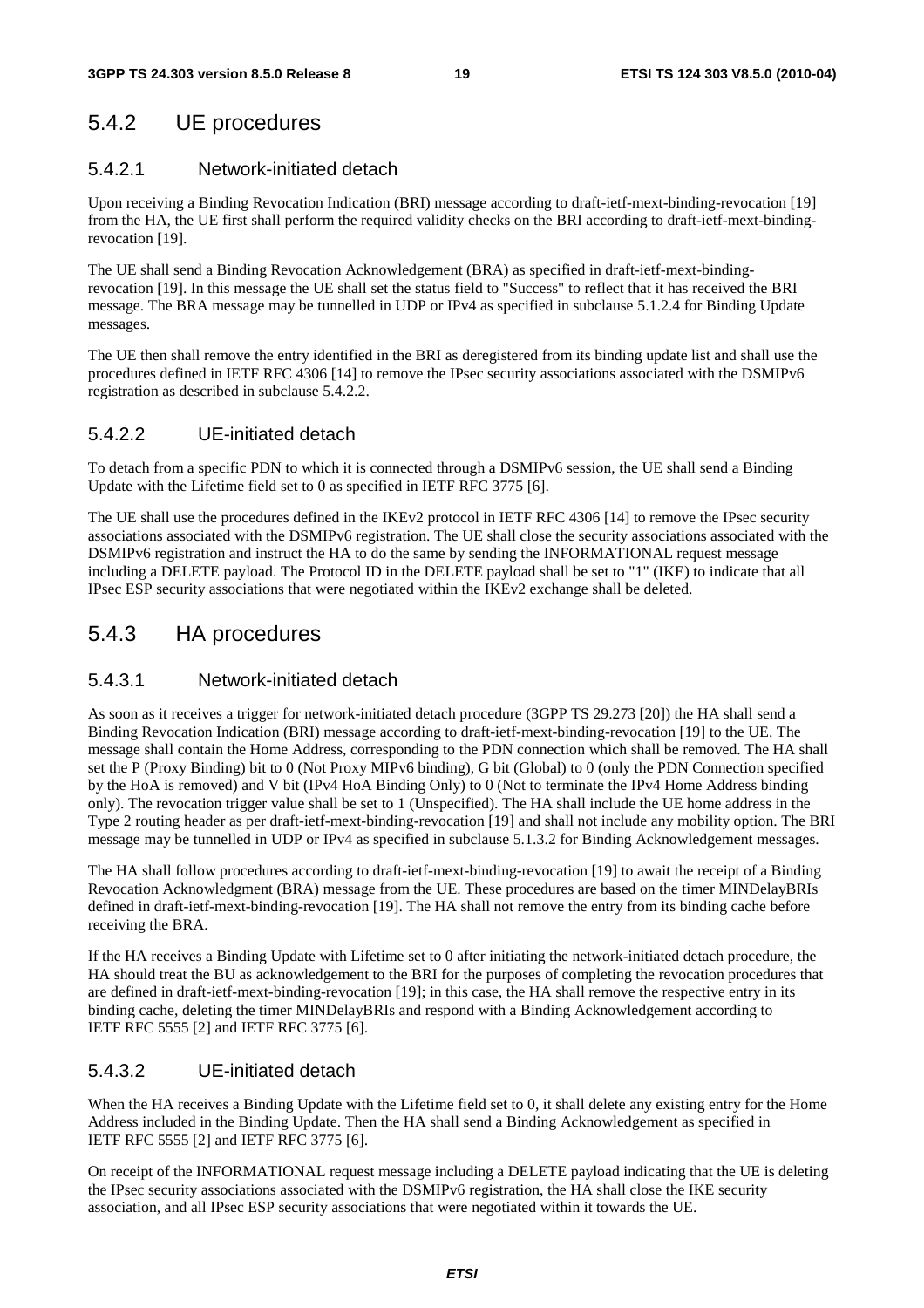5.5 Void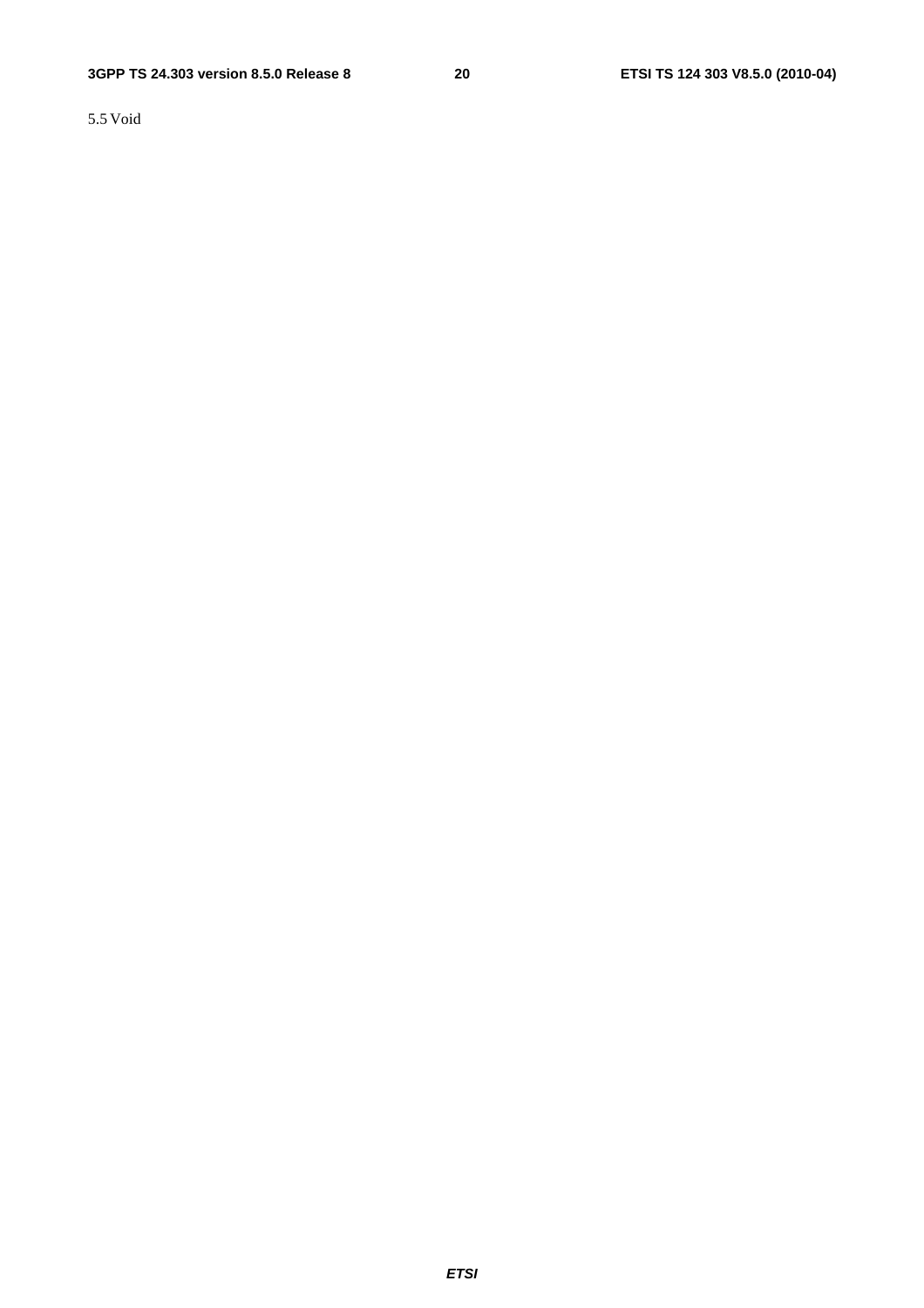### Annex A (normative): Message Details

### A.1 General

Only the message fields and the mobility options used in the DSMIPv6 procedures defined in this TS are present in this annex. Unspecified message fields and mobility options are not used by this specification.

The IP header, the home address destination option, and type 2 routing header option of the DSMIPv6 signalling messages are not included in this annex. They shall be set in the message as defined in the IETF RFC 3775 [6], IETF RFC 5555 [2] and draft-ietf-mext-binding-revocation [19].

### A.2 Initial Binding Registration

### A.2.1 Binding Update

The fields of a BU message for the DSMIPv6 Initial Binding Registration procedure are depicted in Table A.2.1-1.

The Mobility Options in a BU message for the DSMIPv6 Initial Binding Registration procedure are depicted in Table A.2.1-2.

| <b>Fields</b>                               | <b>Fields Description</b>                                                                                                                                                                 | <b>Reference</b>         |
|---------------------------------------------|-------------------------------------------------------------------------------------------------------------------------------------------------------------------------------------------|--------------------------|
| Sequence Number                             | Set to a monotonically increasing value.                                                                                                                                                  | <b>IETF RFC 3775 [6]</b> |
| Lifetime                                    | Set to the requested number of time in units of 4<br>seconds the binding shall remain valid.                                                                                              | <b>IETF RFC 3775 [6]</b> |
| Home Registration (H)                       | Set to "1" to indicate receiving node should act as this<br>node"s HA                                                                                                                     | IETF RFC 3775 [6]        |
| Link-local Address<br>Compatibility (L)     | The Link-Local Address Compatibility (L) bit is set<br>when the home address reported by the mobile node<br>has the same interface identifier as the mobile node's<br>link-local address. | IETF RFC 3775 [6]        |
| Key Management Mobility<br>Capability (K)   | Set to "1" to indicate IKEv2 SA ability to survive<br>mobility                                                                                                                            | <b>IETF RFC 3775 [6]</b> |
| Acknowledge (A)                             | Set to "1" to request an acknowledgement message.                                                                                                                                         | <b>IETF RFC 3775 [6]</b> |
| Force UDP encapsulation<br>request (F) Flag | Set to "0" to indicate no forced UDP encapsulation                                                                                                                                        | <b>IETF RFC 5555 [2]</b> |
| Mobile Router Flag (R)                      | Set to "1" to indicate home network prefix preservation IETF RFC 3963 [29]<br>for the UE.                                                                                                 |                          |

#### **Table A.2.1-1: Fields of a BU message for the DSMIPv6 Initial Binding Registration procedure**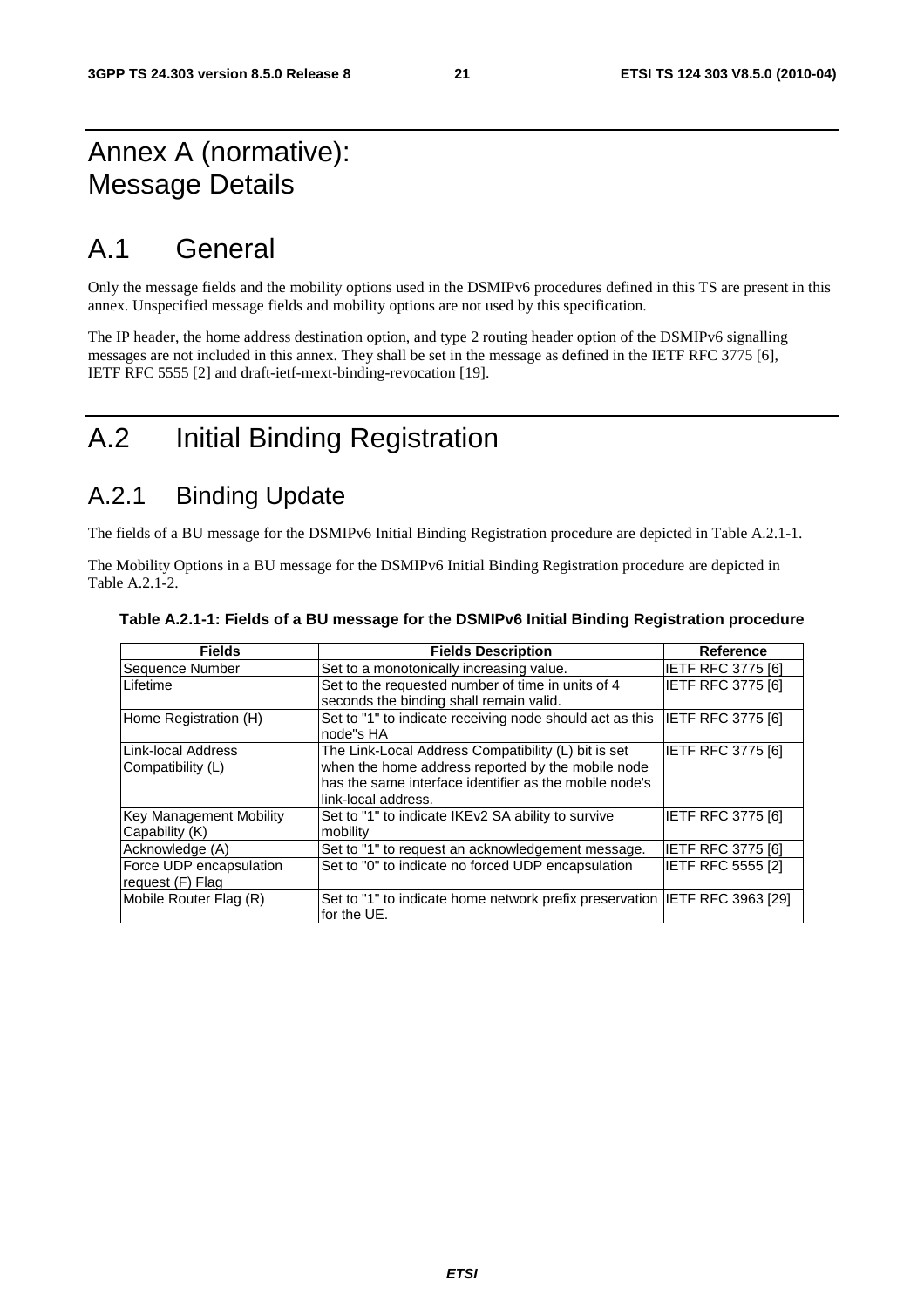| <b>Mobility Option</b>             | Cat. | <b>Mobility Option Description</b>                                                                                                                                 | <b>Reference</b>         |
|------------------------------------|------|--------------------------------------------------------------------------------------------------------------------------------------------------------------------|--------------------------|
|                                    |      |                                                                                                                                                                    |                          |
| <b>IPv4 Home Address</b><br>option | O    | Set to the value "0.0.0.0" to request allocation for the<br>UE. The "P" flag is set to '0'.<br>The Prefix Length is set to the requested prefix length<br>of '32'. | <b>IETF RFC 5555 [2]</b> |
| <b>IPv 4 Care-of Address</b>       | C    | Set to the IPv4 Care-of address when in an IPv4<br>Access Network.                                                                                                 | <b>IETF RFC 5555 [2]</b> |
| Alternate Care-of<br>Address       | С    | Used (in addition to the Source address of the IPv6<br>packet) to carry the IPv6 care-of address when in an<br>IPv6 access network.                                | <b>IETF RFC 3775 [6]</b> |

**Table A.2.1-2: Mobility Options in a BU message for the DSMIPv6 Initial Binding Registration procedure** 

### A.2.2 Binding Acknowledgement

The fields of a BA message for the DSMIPv6 Initial Binding Registration procedure are depicted in Table A.2.2-1.

The Mobility Options in a BA message for the DSMIPv6 Initial Binding Registration procedure are depicted in Table A.2.2-2.

**Table A.2.2-1: Fields of a BA message for the DSMIPv6 Initial Binding Registration procedure** 

| <b>Fields</b>                                    | <b>Fields Description</b>                                                                                                    | Reference                 |
|--------------------------------------------------|------------------------------------------------------------------------------------------------------------------------------|---------------------------|
| <b>Status</b>                                    | Set to indicate the result.                                                                                                  | <b>IETF RFC 3775 [6]</b>  |
| <b>Key Management Mobility</b><br>Capability (K) | Set as per HA ability to support the feature of updating IETF RFC 3775 [6],<br>the IKE SA based on Binding Update processing | <b>IETF RFC 5555 [2]</b>  |
| Mobile Router Flag (R)                           | Set to "1"                                                                                                                   | <b>IETF RFC 3963 [29]</b> |
| Sequence Number                                  | Set to the value received in the corresponding Binding IETF RFC 3775 [6]<br>Update.                                          |                           |
| Lifetime                                         | Set to the granted number of time units of 4 seconds<br>the binding shall remain valid.                                      | <b>IETF RFC 3775 [6]</b>  |

#### **Table A.2.2-2: Mobility Options in a BA message for the DSMIPv6 Initial Binding Registration procedure**

| <b>Mobility Option</b>                          | Cat. | <b>Mobility Option Description</b>                                                                                                                                                                                                 | Reference         |
|-------------------------------------------------|------|------------------------------------------------------------------------------------------------------------------------------------------------------------------------------------------------------------------------------------|-------------------|
| <b>IPv4 Address</b><br>Acknowledgment<br>option | С    | If IPv4 Home Address option is present in the<br>corresponding BU, IPv4 Home Address is set to the<br>IPv4 Home Address allocated for the UE. The<br>supporting Status field is set accordingly. Pref-len field<br>is set to "32". | IETF RFC 5555 [2] |
| NAT Detection Option                            | C    | When present the option contains the F Flag which<br>indicates to the UE that UDP encapsulation is required.<br>Option contains an optionally Refresh Time for the UE<br>to refresh the NAT binding.                               | IETF RFC 5555 [2] |
| <b>Binding Refresh</b><br>Advice                | O    | Contains a Refresh Interval in units of 4 seconds<br>indicating the remaining time until the UE should send<br>a new home registration to the HA.                                                                                  | IETF RFC 3775 [6] |

### A.2.3 Binding Error

The fields of a BE message for the DSMIPv6 Initial Binding Registration procedure are depicted in Table A.2.3-1.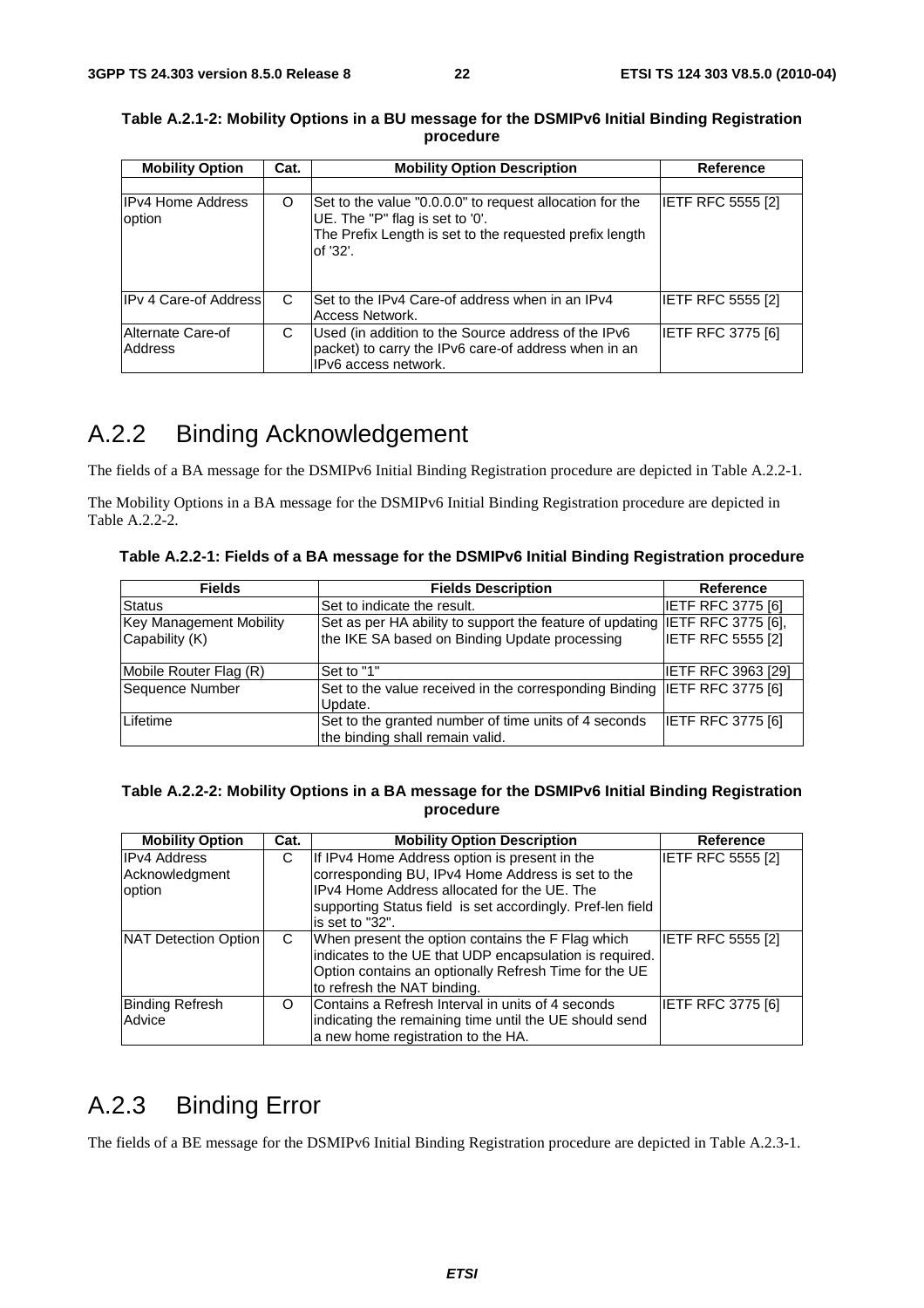| <b>Fields</b> | <b>Fields Description</b>                        | Reference                |
|---------------|--------------------------------------------------|--------------------------|
| Status        | Set to indicate the result.                      | <b>IETF RFC 3775 [6]</b> |
| Home Address  | IThe home address that was contained in the Home | <b>IETF RFC 3775 [6]</b> |

**Table A.2.3-1: Fields of a BE message for the DSMIPv6 Initial Binding Registration procedure** 

### A.3 Re-Registration

### A.3.1 Binding Update

The fields of a BU message for the DSMIPv6 Re-Registration procedure are depicted in Table A.3.1-1.

Address destination option

The Mobility Options in a BU message for the DSMIPv6 Re-Registration procedure are depicted in Table A.3.1-2.

| Table A.3.1-1: Fields of a BU message for the DSMIPv6 Re-Registration procedure |  |  |
|---------------------------------------------------------------------------------|--|--|
|---------------------------------------------------------------------------------|--|--|

| <b>Fields</b>                                    | <b>Fields Description</b>                                                                                                                                                                 | Reference                |
|--------------------------------------------------|-------------------------------------------------------------------------------------------------------------------------------------------------------------------------------------------|--------------------------|
| Sequence Number                                  | Set to a monotonically increasing value.                                                                                                                                                  | <b>IETF RFC 3775 [6]</b> |
| Lifetime                                         | Set to the requested number of time units the binding<br>shall remain valid.                                                                                                              | <b>IETF RFC 3775 [6]</b> |
| Home Registration (H)                            | Set to "1" to indicate receiving node should act as this  IETF RFC 3775 [6]<br>node"s HA                                                                                                  |                          |
| Link-local Address<br>Compatibility (L)          | The Link-Local Address Compatibility (L) bit is set<br>when the home address reported by the mobile node<br>has the same interface identifier as the mobile node's<br>link-local address. | <b>IETF RFC 3775 [6]</b> |
| <b>Key Management Mobility</b><br>Capability (K) | Set to "1" to indicate IKEv2 SA ability to survive<br>mobility                                                                                                                            | <b>IETF RFC 3775 [6]</b> |
| Acknowledge (A)                                  | Set to "1" to request an acknowledgement message.                                                                                                                                         | <b>IETF RFC 3775 [6]</b> |
| Force UDP encapsulation<br>request (F) Flag      | Set to "0" to indicate no forced UDP encapsulation                                                                                                                                        | <b>IETF RFC 5555 [2]</b> |
| Mobile Router Flag (R)                           | Set to "1" to indicate home network prefix preservation  IETF RFC 3963 [29]<br>for the UE.                                                                                                |                          |

#### **Table A.3.1-2: Mobility Options in a BU message for the DSMIPv6 Re-Registration procedure**

| <b>Mobility Option</b>                                                                                                                                                                                                                                                                                                                                                                                                                    | Cat. | <b>Mobility Option Description</b>                                                                                                                                 | Reference                |
|-------------------------------------------------------------------------------------------------------------------------------------------------------------------------------------------------------------------------------------------------------------------------------------------------------------------------------------------------------------------------------------------------------------------------------------------|------|--------------------------------------------------------------------------------------------------------------------------------------------------------------------|--------------------------|
| IIPv4 Home Address<br>C<br>If the UE has previously registered IPv4 home address IETF RFC 5555 [2]<br>and wants to keep it, it is included in the option. The "P"<br>option<br>flag is not set. The Prefix Length is set to the requested<br>prefix length of 32.<br>If the UE has previously registered IPv4 home address<br>and wants to release it, it is not included in the BU.<br>If the UE has no IPv4 Home address it may set the |      |                                                                                                                                                                    |                          |
|                                                                                                                                                                                                                                                                                                                                                                                                                                           |      | value "0.0.0.0" to request allocation for the UE. In this<br>case the "P" flag is set to "0".<br>The Prefix Length is set to the requested prefix length<br>of 32. |                          |
| <b>IPv 4 Care-of Address</b>                                                                                                                                                                                                                                                                                                                                                                                                              | C    | Set to the IPv4 Care-of address (same value as was<br>set in the Initial BU) when in an IPv4 Access Network                                                        | <b>IETF RFC 5555 [2]</b> |
| Alternate Care-of<br>Address                                                                                                                                                                                                                                                                                                                                                                                                              | C    | Used (in addition to the Source address of the IPv6<br>packet) to carry the IPv6 care-of address when in an<br>IPv6 access network.                                | <b>IETF RFC 3775 [6]</b> |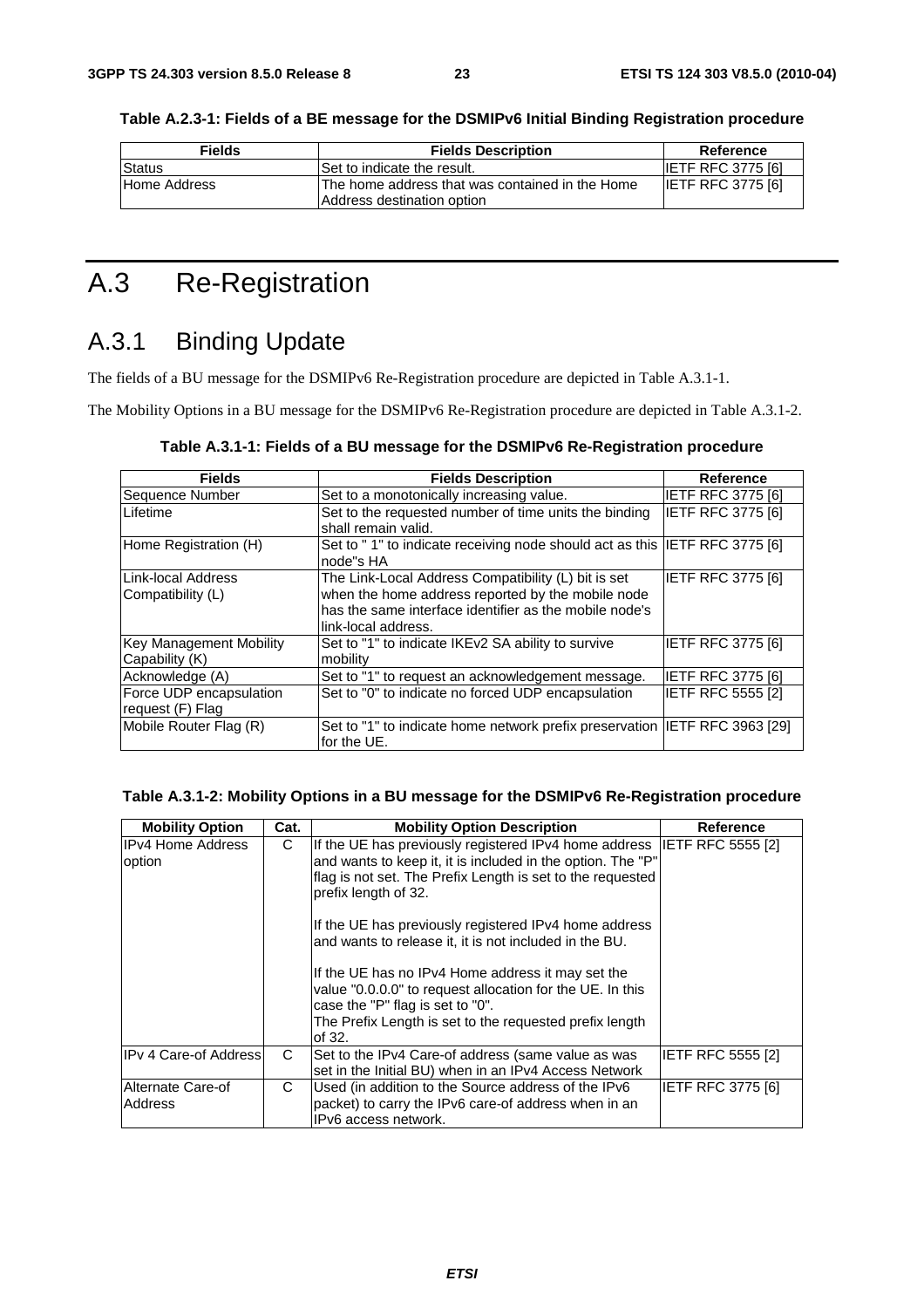### A.3.2 Binding Acknowledgement

The fields of a BA message for the DSMIPv6 Re-Registration procedure are depicted in Table A.3.2-1.

The Mobility Options in a BA message for the DSMIPv6 Re-Registration procedure are depicted in Table A.3.2-2.

**Table A.3.2-1: Fields of a BA message for the DSMIPv6 Re-Registration procedure** 

| <b>Fields</b>                                    | <b>Fields Description</b>                                                                                                                                                            | <b>Reference</b>         |
|--------------------------------------------------|--------------------------------------------------------------------------------------------------------------------------------------------------------------------------------------|--------------------------|
| <b>Status</b>                                    | Set to indicate the result.                                                                                                                                                          | <b>IETF RFC 3775 [6]</b> |
| <b>Key Management Mobility</b><br>Capability (K) | Set as per HA ability to support the feature of updating IETF RFC 3775 [6],<br>the IKE SA based on Binding Update processing                                                         | <b>IETF RFC 5555 [2]</b> |
| Mobile Router Flag (R)                           | Set to "1"                                                                                                                                                                           | IETF RFC 3963 [29]       |
| Sequence Number                                  | Set to the value received in the corresponding Binding IETF RFC 3775 [6]<br>Update or the last accepted sequence number in the<br>case of Status 135 ("Sequence Number out of window |                          |
| Lifetime                                         | Set to the granted number of time units of 4 seconds<br>the binding shall remain valid.                                                                                              | <b>IETF RFC 3775 [6]</b> |

#### **Table A.3.2-2: Mobility Options in a BA message for the DSMIPv6 Re-Registration procedure**

| <b>Mobility Option</b> | Cat. | <b>Mobility Option Description</b>                      | <b>Reference</b>         |
|------------------------|------|---------------------------------------------------------|--------------------------|
| <b>IPv4 Address</b>    | С    | If IPv4 Home Address option is present in the           | IETF RFC 5555 [2]        |
| Acknowledgment         |      | corresponding BU, IPv4 Home Address is set to the       |                          |
| option                 |      | IPv4 Home Address previously allocated for the UE or    |                          |
|                        |      | to a dynamically allocated value if the UE had no       |                          |
|                        |      | previous IPv4 home address and requested one at with    |                          |
|                        |      | the BU. The supporting Status field is set accordingly. |                          |
|                        |      | Pref-len field is set to "32".                          |                          |
| NAT Detection Option   | C    | When present the option contains the F Flag which       | IETF RFC 5555 [2]        |
|                        |      | indicates to the UE that UDP encapsulation is required. |                          |
|                        |      | Option contains an optionally Refresh Time for the UE   |                          |
|                        |      | to refresh the NAT binding.                             |                          |
| <b>Binding Refresh</b> | O    | Contains a Refresh Interval in units of 4 seconds       | <b>IETF RFC 3775 [6]</b> |
| Advice                 |      | indicating the remaining time until the UE should send  |                          |
|                        |      | a new home registration to the HA.                      |                          |

### A.4 Handover

### A.4.1 Binding Update

The fields of a BU message for the DSMIPv6 Handover procedure are depicted in Table A.4.1-1.

The Mobility Options in a BU message for the DSMIPv6 Handover procedure are depicted in Table A.4.1-2.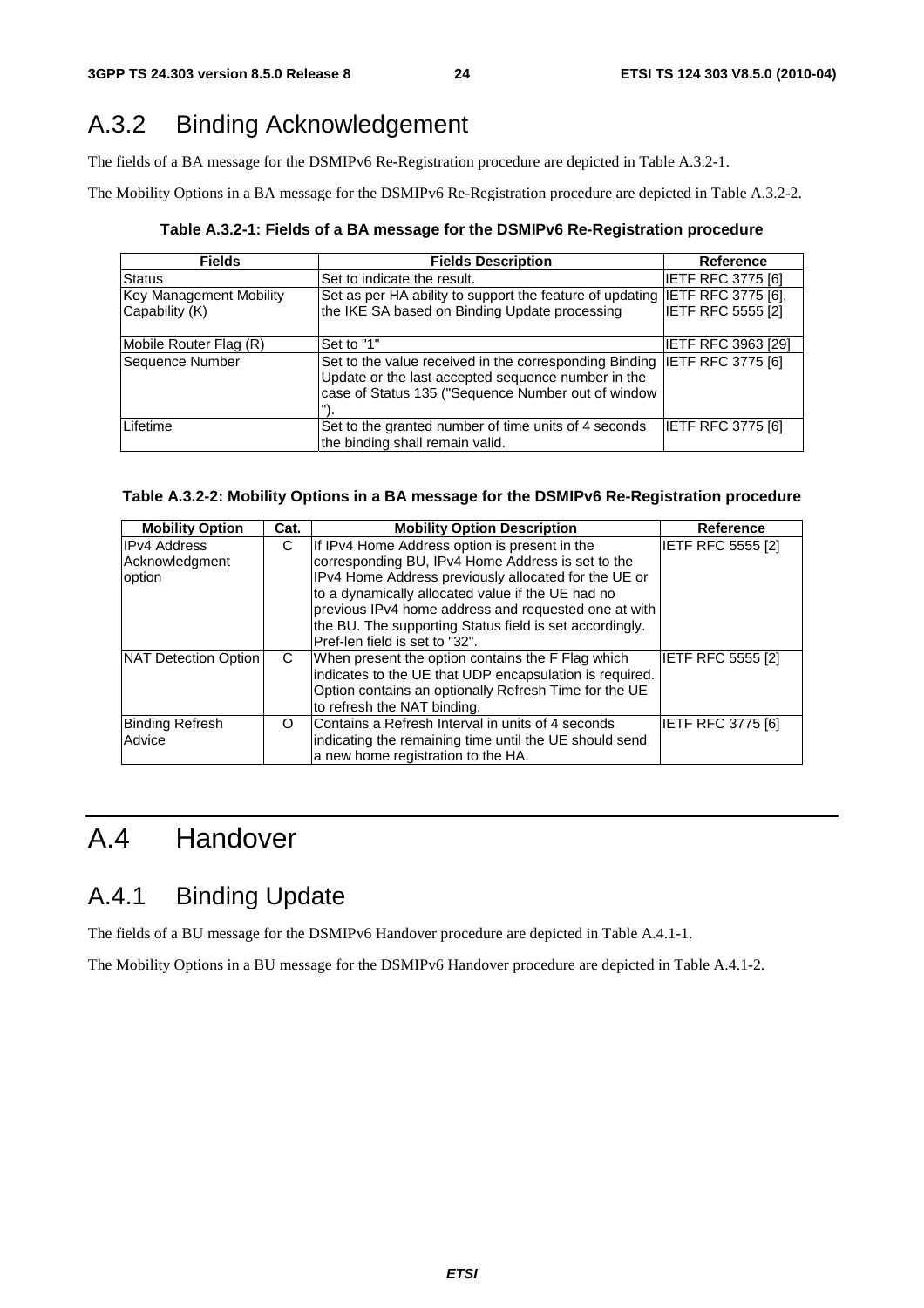| <b>Fields</b>                                    | <b>Fields Description</b>                                                                                                                                                                 | <b>Reference</b>         |
|--------------------------------------------------|-------------------------------------------------------------------------------------------------------------------------------------------------------------------------------------------|--------------------------|
| Sequence Number                                  | Set to a monotonically increasing value.                                                                                                                                                  | <b>IETF RFC 3775 [6]</b> |
| Lifetime                                         | Set to the requested number of time units the binding<br>shall remain valid.                                                                                                              | <b>IETF RFC 3775 [6]</b> |
| Home Registration (H)                            | Set to "1" to indicate receiving node should act as this  IETF RFC 3775 [6]<br>node"s HA                                                                                                  |                          |
| Link-local Address<br>Compatibility (L)          | The Link-Local Address Compatibility (L) bit is set<br>when the home address reported by the mobile node<br>has the same interface identifier as the mobile node's<br>link-local address. | IETF RFC 3775 [6]        |
| <b>Key Management Mobility</b><br>Capability (K) | Set to "1" to indicate IKEv2 SA ability to survive<br>mobility.                                                                                                                           | IETF RFC 3775 [6]        |
| Acknowledge (A)                                  | Set to "1" to request an acknowledgement message.                                                                                                                                         | <b>IETF RFC 3775 [6]</b> |
| Force UDP encapsulation<br>request (F) Flag      | Set to "0" to indicate no forced UDP encapsulation                                                                                                                                        | <b>IETF RFC 5555 [2]</b> |
| Mobile Router Flag (R)                           | Set to "1" to indicate home network prefix preservation IETF RFC 3963 [29]<br>for the UE.                                                                                                 |                          |

**Table A.4.1-1: Fields of a BU message for the DSMIPv6 Handover procedure** 

#### **Table A.4.1-2: Mobility Options in a BU message for the DSMIPv6 Handover procedure**

| <b>Mobility Option</b>                                                                                                                                                                                                                                | Cat. | <b>Mobility Option Description</b>                                                                                                                                                                            | <b>Reference</b>         |
|-------------------------------------------------------------------------------------------------------------------------------------------------------------------------------------------------------------------------------------------------------|------|---------------------------------------------------------------------------------------------------------------------------------------------------------------------------------------------------------------|--------------------------|
| <b>IPv4 Home Address</b><br>C<br>For dynamic allocation, set to the value "0.0.0.0" to<br>request allocation for the UE. In this case the "P" flag<br>option<br>is set to "0".<br>The Prefix Length is set to the requested prefix length<br>of "32". |      | <b>IETF RFC 5555 [2]</b>                                                                                                                                                                                      |                          |
|                                                                                                                                                                                                                                                       |      | If the UE already has an IPv4 Home Address and<br>wants to keep on using it, the IPv4 home address is set<br>to the previously allocated value. The "P" flag is not set.<br>The Prefix Length is set to "32". |                          |
|                                                                                                                                                                                                                                                       |      | If the UE already has an IPv4 Home Address and<br>wants to release it, the option is not inserted in the BU,                                                                                                  |                          |
| <b>IPv 4 Care-of Address</b>                                                                                                                                                                                                                          | C    | Set to the IPv4 Care-of address when in an IPv4<br>Access Network.                                                                                                                                            | IETF RFC 5555 [2]        |
| Alternate Care-of<br>Address                                                                                                                                                                                                                          | С    | Used (in addition to the Source address of the IPv6<br>packet) to carry the IPv6 care-of address when in an<br>IPv6 access network.                                                                           | <b>IETF RFC 3775 [6]</b> |

### A.4.2 Binding Acknowledgement

The fields of a BA message for the DSMIPv6 Handover procedure are depicted in Table A.4.2-1.

The Mobility Options in a BA message for the DSMIPv6 Handover procedure are depicted in Table A.4.2-2.

|  | Table A.4.2-1: Fields of a BA message for the DSMIPv6 Handover procedure |
|--|--------------------------------------------------------------------------|
|--|--------------------------------------------------------------------------|

| <b>Fields</b>                  | <b>Fields Description</b>                                                                                                                                                 | <b>Reference</b>          |
|--------------------------------|---------------------------------------------------------------------------------------------------------------------------------------------------------------------------|---------------------------|
| Status                         | Set to indicate the result.                                                                                                                                               | <b>IETF RFC 3775 [6]</b>  |
| <b>Key Management Mobility</b> | Set as per HA ability to support the feature of updating IETF RFC 3775 [6],                                                                                               |                           |
| Capability (K)                 | the IKE SA based on Binding Update processing                                                                                                                             | <b>IETF RFC 5555 [2]</b>  |
| Mobile Router Flag (R)         | Set to "1"                                                                                                                                                                | <b>IETF RFC 3963 [29]</b> |
| Sequence Number                | Set to the value received in the corresponding Binding<br>Update or the last accepted sequence number in the<br>case of Status 135 (" Sequence Number out of<br>window"). | <b>IETF RFC 3775 [6]</b>  |
| Lifetime                       | Set to the granted number of time units of 4 seconds<br>the binding shall remain valid.                                                                                   | IETF RFC 3775 [6]         |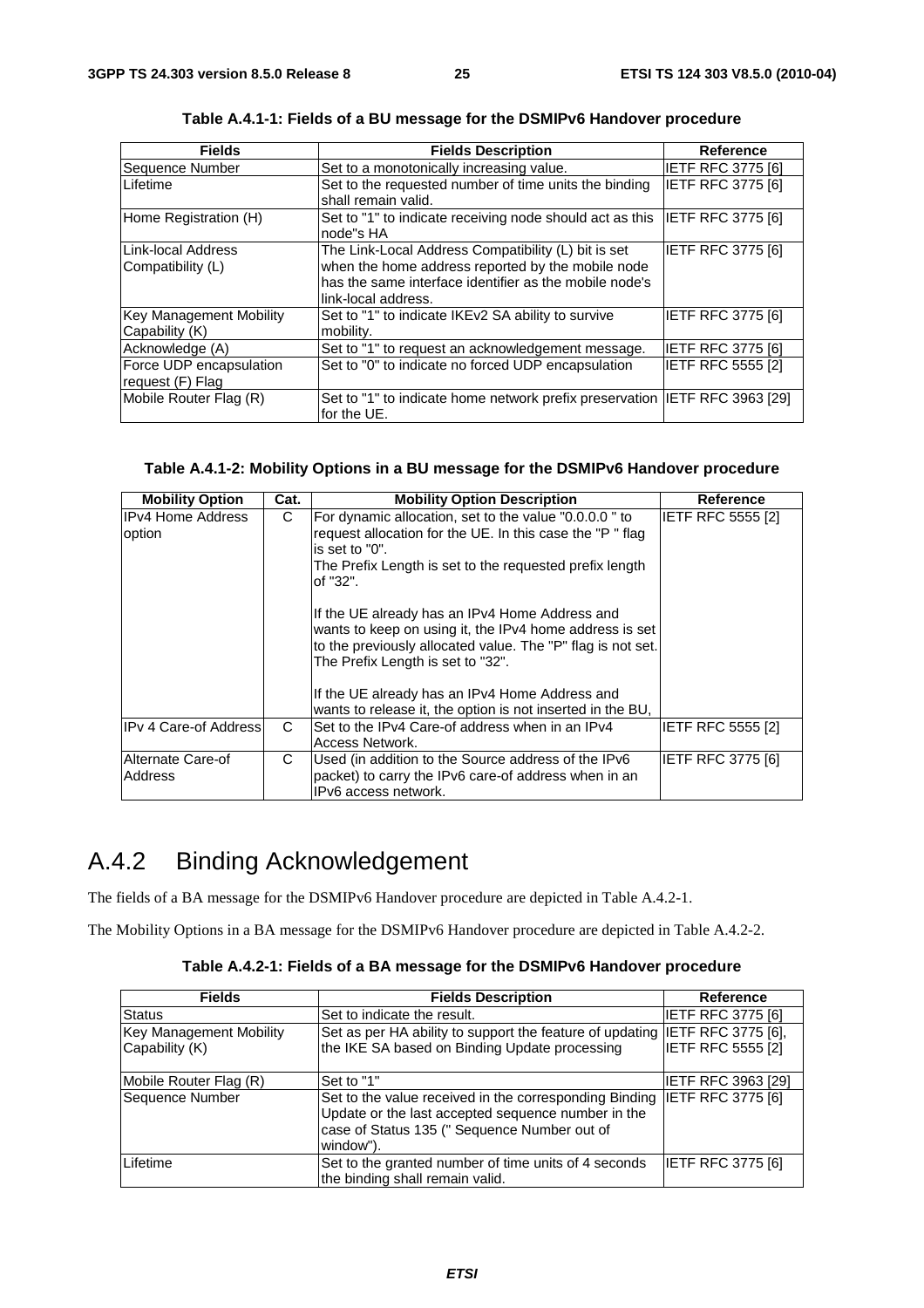| <b>Mobility Option</b> | Cat. | <b>Mobility Option Description</b>                       | Reference                |
|------------------------|------|----------------------------------------------------------|--------------------------|
| <b>IPv4 Address</b>    | С    | If IPv4 Home Address option is present in the            | <b>IETF RFC 5555 [2]</b> |
| Acknowledgment         |      | corresponding BU, IPv4 Home Address is set to the        |                          |
| option                 |      | IPv4 Home Address either newly allocated for the UE      |                          |
|                        |      | or previously assigned prior to the Handover. The        |                          |
|                        |      | supporting Status field is set accordingly. The Pref-len |                          |
|                        |      | is set to "32".                                          |                          |
| NAT Detection Option   | C    | When present the option contains the F Flag which        | <b>IETF RFC 5555 [2]</b> |
|                        |      | indicates to the UE that UDP encapsulation is required.  |                          |
|                        |      | Option contains an optionally Refresh Time for the UE    |                          |
|                        |      | to refresh the NAT binding.                              |                          |
| <b>Binding Refresh</b> | O    | Contains a Refresh Interval in units of four seconds     | <b>IETF RFC 3775 [6]</b> |
| Advice                 |      | indicating the remaining time until the UE should send   |                          |
|                        |      | a new home registration to the HA.                       |                          |

**Table A.4.2-2: Mobility Options in a BA message for the DSMIPv6 Handover procedure** 

### A.5 UE-initiated Detach

### A.5.1 Binding Update

The fields of a BU message for the DSMIPv6 UE-Initiated Detach are depicted in Table A.5.1-1.

The Mobility Options in a BU message for the DSMIPv6 UE-Initiated Detach are depicted in Table A.5.1-2.

| <b>Fields</b>                                    | <b>Fields Description</b>                                                                                                                                                                 | <b>Reference</b>         |
|--------------------------------------------------|-------------------------------------------------------------------------------------------------------------------------------------------------------------------------------------------|--------------------------|
| Sequence Number                                  | Set to a monotonically increasing value.                                                                                                                                                  | <b>IETF RFC 3775 [6]</b> |
| Lifetime                                         | Set to a value of "0" indicating that the Binding Cache<br>entry for the UE is to be deleted.                                                                                             | <b>IETF RFC 3775 [6]</b> |
| Home Registration (H)                            | Set to "1" to indicate receiving node should act as this IETF RFC 3775 [6]<br>node"s HA                                                                                                   |                          |
| Link-local Address<br>Compatibility (L)          | The Link-Local Address Compatibility (L) bit is set<br>when the home address reported by the mobile node<br>has the same interface identifier as the mobile node's<br>link-local address. | <b>IETF RFC 3775 [6]</b> |
| <b>Key Management Mobility</b><br>Capability (K) | Set to "1" to indicate IKEv2 SA ability to survive<br>mobility                                                                                                                            | <b>IETF RFC 3775 [6]</b> |
| Acknowledge (A)                                  | Set to "1" to request an acknowledgement message.                                                                                                                                         | <b>IETF RFC 3775 [6]</b> |
| Force UDP encapsulation<br>request (F) Flag      | Set to "0" to indicate no forced UDP encapsulation                                                                                                                                        | <b>IETF RFC 5555 [2]</b> |

**Table A.5.1-1: Fields of a BU message for the DSMIPv6 UE-Initiated Detach procedure** 

| Table A.5.1-2: Mobility Options in a BU message for the DSMIPv6 UE-Initiated Detach procedure |  |  |  |  |  |
|-----------------------------------------------------------------------------------------------|--|--|--|--|--|
|-----------------------------------------------------------------------------------------------|--|--|--|--|--|

| <b>Mobility Option</b>       | Cat. | <b>Mobility Option Description</b>                                 | Reference                |
|------------------------------|------|--------------------------------------------------------------------|--------------------------|
| <b>IPv4 Home Address</b>     | O    | Set to the UE"s previously registered value. The "P"               | <b>IETF RFC 5555 [2]</b> |
| option                       |      | flag is set to zero. The Prefix Length is set to 32.               |                          |
| <b>IPv 4 Care-of Address</b> | C    | Set to the IPv4 Care-of address when in an IPv4<br>Access Network. | <b>IETF RFC 5555 [2]</b> |
| Alternate Care-of            |      | Used (in addition to the Source address of the IPv6                | <b>IETF RFC 3775 [6]</b> |
| Address                      |      | packet) to carry the IPv6 care-of address when in an               |                          |
|                              |      | IPv6 access network.                                               |                          |

### A.5.2 Binding Acknowledgement

The fields of a BA message for the DSMIPv6 Initial Binding Registration procedure are depicted in Table A.5.2-1.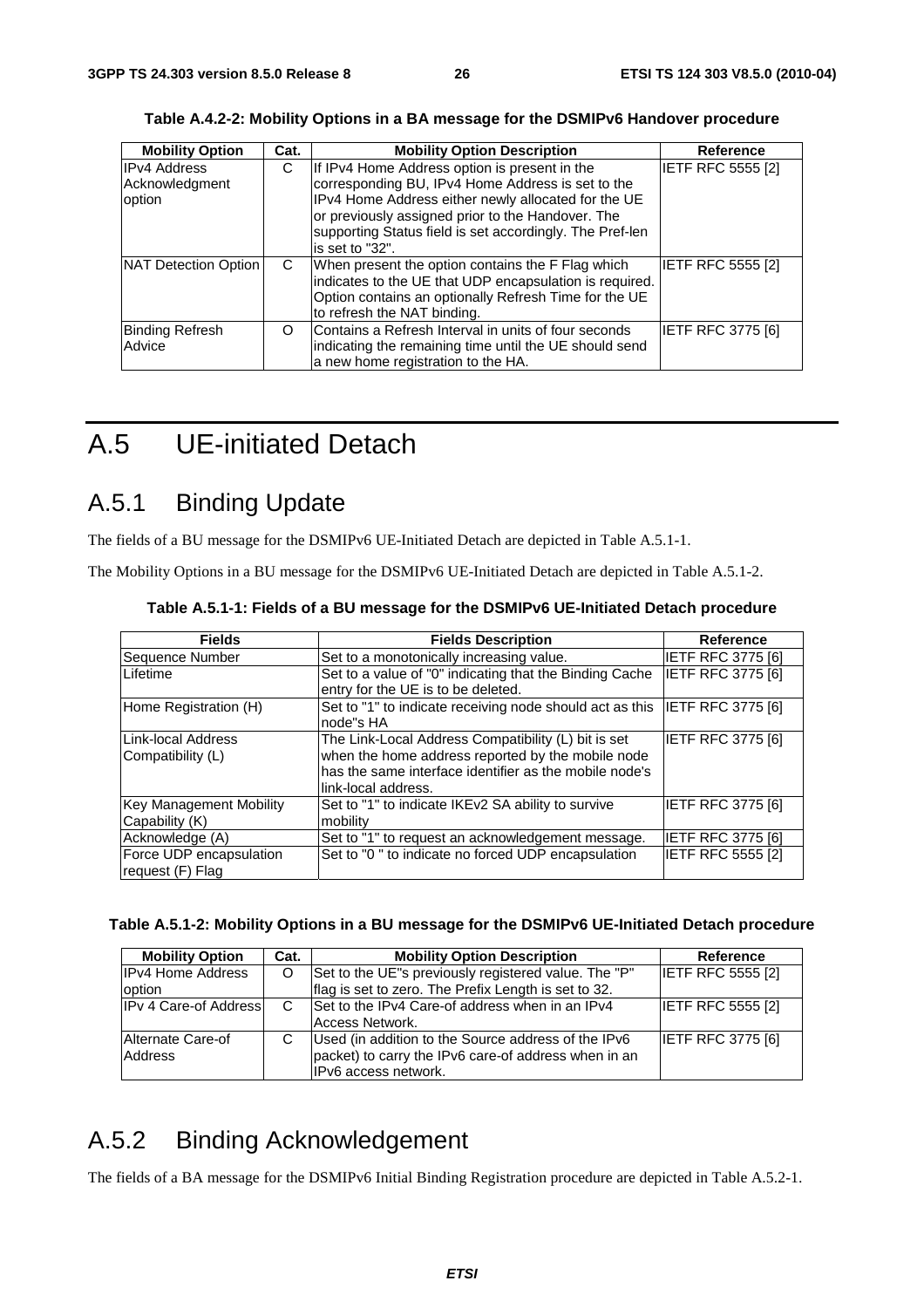The Mobility Options in a BA message for the DSMIPv6 Initial Binding Registration procedure are depicted in Table A.5.2-2.

| <b>Fields</b>                                    | <b>Fields Description</b>                                                                                                                                                                  | <b>Reference</b>         |
|--------------------------------------------------|--------------------------------------------------------------------------------------------------------------------------------------------------------------------------------------------|--------------------------|
| <b>Status</b>                                    | Set to indicate the result.                                                                                                                                                                | <b>IETF RFC 3775 [6]</b> |
| <b>Key Management Mobility</b><br>Capability (K) | Set as per HA ability to support the feature of updating IETF RFC 3775 [6],<br>the IKE SA based on Binding Update processing                                                               | <b>IETF RFC 5555 [2]</b> |
| Sequence Number                                  | Set to the value received in the corresponding Binding IETF RFC 3775 [6]<br>Update or the last accepted sequence number in the<br>case of Status 135 ("Sequence Number out of<br>window"). |                          |
| Lifetime                                         | Set to "0".                                                                                                                                                                                | IETF RFC 3775 [6]        |

**Table A.5.2-1: Fields of a BA message for the DSMIPv6 UE-Initiated Detach procedure** 

#### **Table A.5.2-2: Mobility Options in a BA message for the DSMIPv6 UE-Initiated Detach procedure**

| <b>Mobility Option</b>   | Cat. | <b>Mobility Option Description</b>                                                                                 | Reference                |
|--------------------------|------|--------------------------------------------------------------------------------------------------------------------|--------------------------|
| <b>IPv4Address</b>       |      | If present in the BU the IPv4 Home Address is set to                                                               | <b>IETF RFC 5555 [2]</b> |
| Acknowledgment<br>option |      | the IPv4 Home Address that is now de-registered. The<br>pref-len is set to "32" and the supporting Status field is |                          |
|                          |      | set accordingly.                                                                                                   |                          |

### A.6 Network-initiated detach

### A.6.1 Binding Revocation Indication Message

The fields of a Binding Revocation Indication message for the Network-Initiated Detach are depicted in table A.6.1-1.

|  | Table A.6.1-1: Fields of a BRI message for the Network-Initiated Detach procedure |  |
|--|-----------------------------------------------------------------------------------|--|
|  |                                                                                   |  |

| <b>Fields</b>             | <b>Fields Description</b>                              | <b>Reference</b> |
|---------------------------|--------------------------------------------------------|------------------|
| B.R. Type                 | Set to "1" to indicate B.R.I.                          | draft-ietf-mext- |
|                           |                                                        | binding-         |
|                           |                                                        | revocation [19]  |
| Sequence Number           | Set to a monotonically increasing value and is used to | draft-ietf-mext- |
|                           | match with the returned Binding Revocation             | binding-         |
|                           | Acknowledge                                            | revocation [19]  |
| <b>Revocation Trigger</b> | Set to "1"                                             | draft-ietf-mext- |
|                           |                                                        | binding-         |
|                           |                                                        | revocation [19]  |
| Proxy Binding (P)         | Set to "0"                                             | draft-ietf-mext- |
|                           |                                                        | binding-         |
|                           |                                                        | revocation [19]  |
| Global (G)                | Set to "0"                                             | draft-ietf-mext- |
|                           |                                                        | binding-         |
|                           |                                                        | revocation [19]  |
| IPv4 HoA Binding Only (V) | Set to "0"                                             | draft-ietf-mext- |
|                           |                                                        | binding-         |
|                           |                                                        | revocation [19]  |

### A.6.2 Binding Revocation Acknowledgement

The fields of a BRA message for the Network-Initiated Detach procedure are depicted in Table A.6.2-1.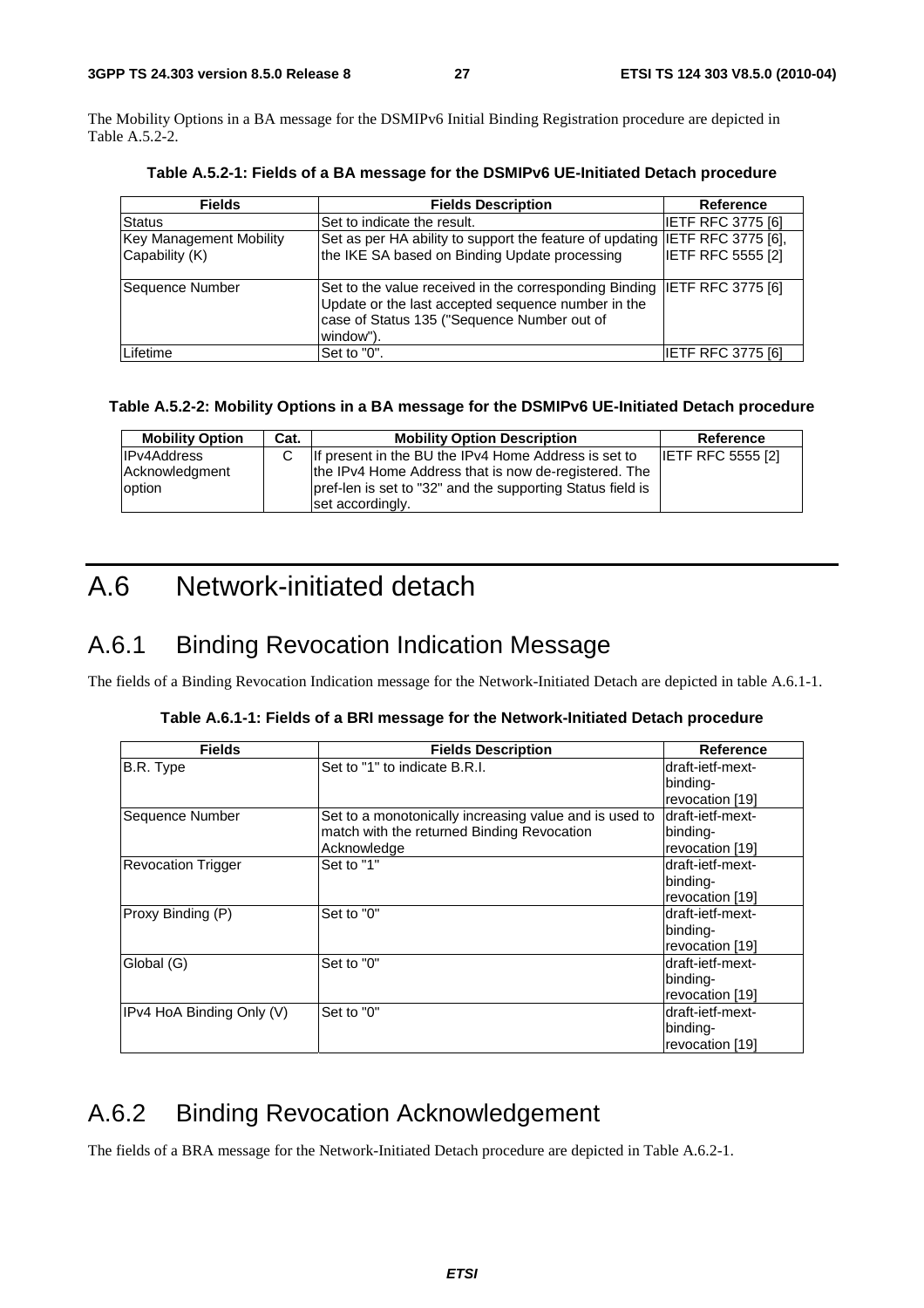| <b>Fields</b>               | <b>Fields Description</b>                           | <b>Reference</b> |  |  |
|-----------------------------|-----------------------------------------------------|------------------|--|--|
| B.R. Type                   | Set to "2" to indicate B.R.A.                       | Draft-ietf-mext- |  |  |
|                             |                                                     | binding-         |  |  |
|                             |                                                     | revocation [19]  |  |  |
| Sequence Number             | Set to the value received in the corresponding BRI. | draft-ietf-mext- |  |  |
|                             |                                                     | binding-         |  |  |
|                             |                                                     | revocation [19]  |  |  |
| <b>Status</b>               | Indicates the result of the BRI.                    | draft-ietf-mext- |  |  |
|                             |                                                     | binding-         |  |  |
|                             |                                                     | revocation [19]  |  |  |
| Proxy Registration Flag (P) | Set to "0" to indicate that the Binding Revocation  | draft-ietf-mext- |  |  |
|                             | Acknowledgment is NOT for a proxy MIPv6 binding     | binding-         |  |  |
|                             | entry.                                              | revocation [19]  |  |  |
| Global (G)                  | Set to "0"; the same value as for the BRI.          | draft-ietf-mext- |  |  |
|                             |                                                     | binding-         |  |  |
|                             |                                                     | revocation [19]  |  |  |
| IPv4 HoA Binding Only (V)   | Set to "0"                                          | draft-ietf-mext- |  |  |
|                             |                                                     | binding-         |  |  |
|                             |                                                     | revocation [19]  |  |  |

**Table A.6.2-1: Fields of a BRA message for the Network-Initiated Detach procedure** 

## A.7 Void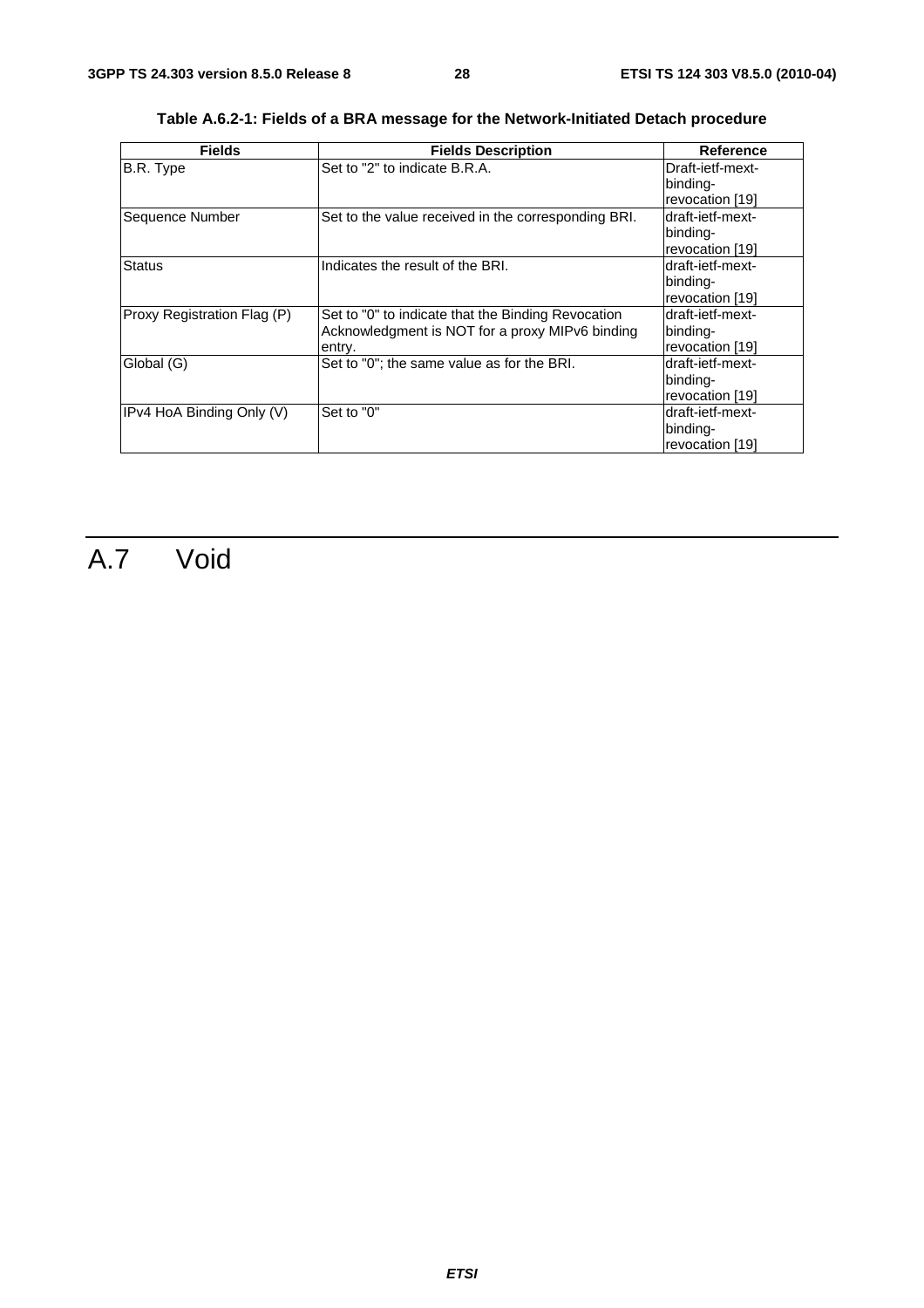### Annex B (informative): Change history

| Date    | TSG#             | TSG Doc. CR     |          | <b>Rev Subject/Comment</b>                                                                                                                                                                                              | Old               | <b>New</b> |
|---------|------------------|-----------------|----------|-------------------------------------------------------------------------------------------------------------------------------------------------------------------------------------------------------------------------|-------------------|------------|
| 01-2008 |                  |                 |          | Version 0.0.0 Editor's internal draft                                                                                                                                                                                   |                   | 0.0.0      |
| 02-2008 | CT1 #51          |                 |          | Includes the following contributions agreed in CT1 #51:<br>C1-080436, C1-080437                                                                                                                                         | 0.0.0             | 0.1.0      |
| 02-2008 | CT1 #51bis       |                 |          | Includes the following contributions agreed in CT1<br>#51bis:                                                                                                                                                           | 0.1.0             | 0.2.0      |
|         |                  |                 |          | C1-080770, C1-080776, C1-080791.                                                                                                                                                                                        |                   |            |
| 02-2008 | Email-<br>review |                 |          | Editorial/style corrections in the clean version                                                                                                                                                                        | 0.2.0             | 0.2.1      |
| 04-2008 | CT1 #52          |                 |          | Includes the following contributions agreed in CT1 #52:<br>C1-080954, C1-080959, C1-080960, C1-081213, C1-<br>081232, C1-081398, C1-081399, C1-081400, C1-<br>081401, C1-081402, C1-081419                              | 0.2.1             | 0.3.0      |
| 04-2008 | Email-<br>review |                 |          | Editorial/style corrections in the clean version                                                                                                                                                                        | 0.3.0             | 0.3.1      |
| 05-2008 | CT1 #53          |                 |          | Includes the following contributions agreed in CT1 #53:<br>C1-081590, C1-081594, C1-081693, C1-082079, C1-<br>082080, C1-082082, C1-082083, C1-082084, C1-<br>082063                                                    | 0.3.1             | 0.4.0      |
| 05-2008 | Email-<br>review |                 |          | Editorial clean-up                                                                                                                                                                                                      | $0.4.0$ 0.4.1     |            |
| 05-2008 |                  |                 |          | Version 1.0.0 to be presented to CT-40 created by MCC                                                                                                                                                                   | 0.4.1             | 1.0.0      |
| 07-2008 | CT1 #54          |                 |          | Includes the following contributions agreed in CT1 #54:<br>C1-082122, C1-082364, C1-082368, C1-082693, C1-<br>082694, C1-082698, C1-082699, C1-082700 and C1-<br>082808                                                 | 1.0.0             | 1.1.0      |
| 08-2008 | CT1 #55          |                 |          | Includes the following contributions agreed in CT1 #55:<br>C1-082827, C1-082828, C1-082989, C1-083003, C1-<br>083004, C1-083486, C1-083488, C1-083524 and C1-<br>083601                                                 | $1.1.0$   $1.2.0$ |            |
| 10-2008 | CT1 #55bis       |                 |          | Includes the following contributions agreed in CT1<br>#55bis: C1-083858, C1-083861, C1-084384, C1-<br>084454, C1-084455, C1-084457, C1-084458, C1-<br>084460, C1-084461, C1-084553, C1-084563, C1-<br>084564, C1-084565 | 1.2.0             | 1.3.0      |
| 11-2008 | CT1 #56          |                 |          | Includes the following contributions agreed in CT1 #56:<br>C1-084692, C1-084693, C1-085379, C1-085517                                                                                                                   | 1.3.0             | 1.4.0      |
| 11-2008 | E-mail<br>review |                 |          | Editorial clean-up                                                                                                                                                                                                      | 1.4.0             | 1.4.1      |
| 11-2008 | E-mail<br>review |                 |          | Editorial clean-up                                                                                                                                                                                                      | 1.4.1             | 1.4.2      |
| 11-2008 | E-mail<br>review |                 |          | Editorial clean-up                                                                                                                                                                                                      | 1.4.2             | 1.4.3      |
| 11-2008 |                  |                 |          | Version 2.0.0 created for presentation to CT#42 for<br>approval                                                                                                                                                         | 1.4.3             | 2.0.0      |
| 12-2008 |                  |                 |          | Version 8.0.0 created after approval in CT#42                                                                                                                                                                           | 2.0.0             | 8.0.0      |
| 03-2009 | CT-43            | CP-<br>090126   | 00011    | <b>Binding Update Optimization</b>                                                                                                                                                                                      | 8.0.0             | 8.1.0      |
| 03-2009 | $CT-43$          | $CP-$<br>090126 | 0003     | <b>BRI</b> error correction                                                                                                                                                                                             | 8.0.0             | 8.1.0      |
| 03-2009 | $CT-43$          | CP-<br>090129   | 0005 1   | Missing HA Initiated Multiple PDN Detach                                                                                                                                                                                | 8.0.0             | 8.1.0      |
| 03-2009 | $CT-43$          | CP-<br>090129   | 0007     | IPv4 HoA release                                                                                                                                                                                                        | 8.0.0             | 8.1.0      |
| 03-2009 | CT-43            | CP-<br>090125   | 0008 1   | Align with latest version of internet draft                                                                                                                                                                             | 8.0.0             | 8.1.0      |
| 03-2009 | CT-43            |                 |          | Editorial cleanup by MCC                                                                                                                                                                                                | 8.0.0             | 8.1.0      |
| 06-2009 | CT-44            | CP-<br>090413   | 0004 3   | Discovery of the Home Agent address                                                                                                                                                                                     | 8.1.0             | 8.2.0      |
| 06-2009 | $CT-44$          | $CP-$<br>090413 | $0011$ 1 | HA discovery via DHCPv6                                                                                                                                                                                                 | 8.1.0             | 8.2.0      |
| 06-2009 | $CT-44$          | $CP-$<br>090413 | 0012     | Nemo Binding Acknowledgement Status value<br>clarification                                                                                                                                                              | 8.1.0             | 8.2.0      |
| 06-2009 | CT-44            | CP-<br>090413   | 0013     | Alternate Care-of Address correction                                                                                                                                                                                    | 8.1.0             | 8.2.0      |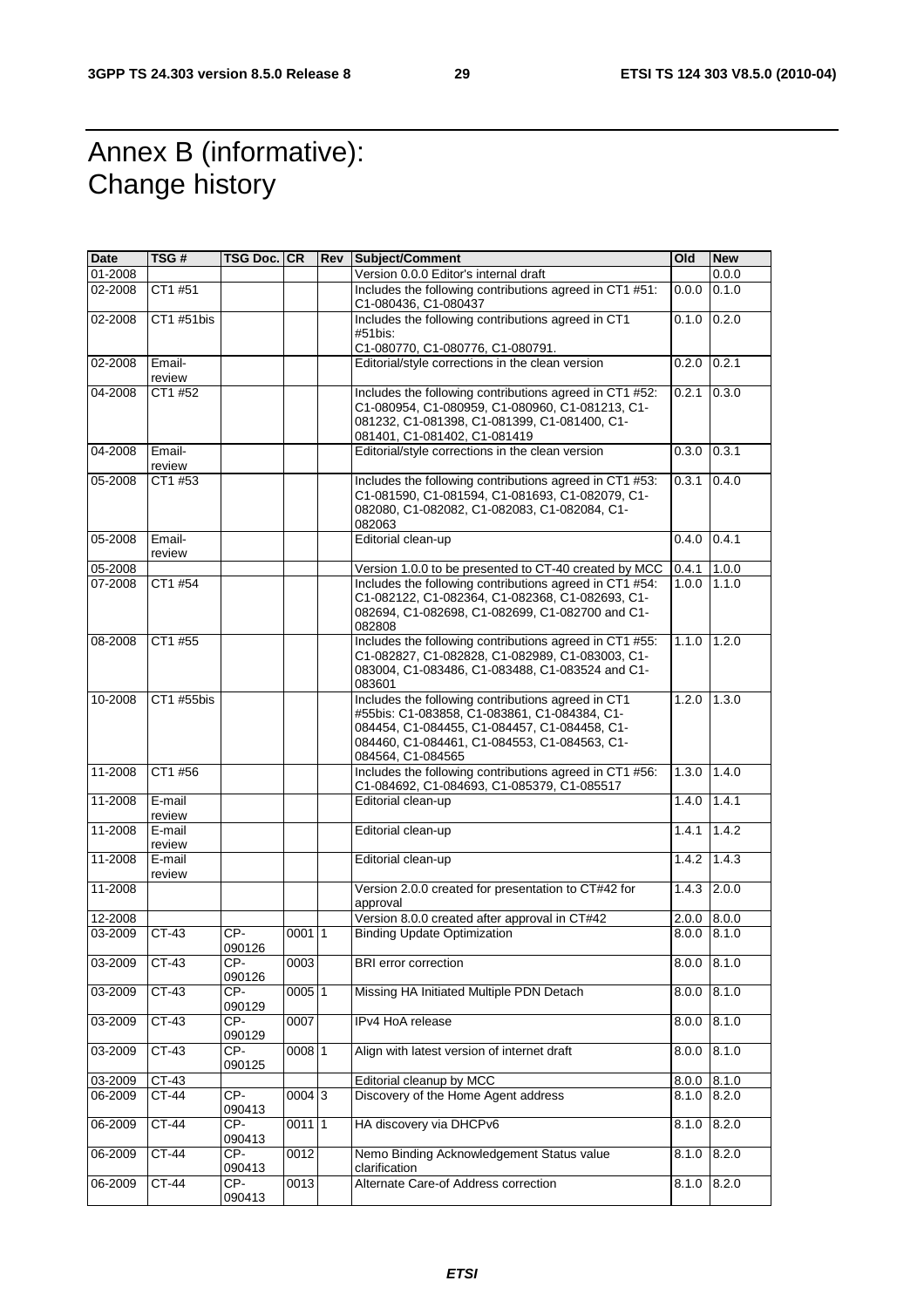| <b>Date</b> | <b>TSG#</b>  | <b>TSG Doc. CR</b> |          | <b>Rev</b> | Subject/Comment                                                      | Old   | <b>New</b> |
|-------------|--------------|--------------------|----------|------------|----------------------------------------------------------------------|-------|------------|
| 06-2009     | CT-44        | CP-<br>090413      | 0014     |            | TLV Header Format flag references                                    | 8.1.0 | 8.2.0      |
| 06-2009     | <b>CT-44</b> | CP-<br>090413      | 0016     |            | Update to the Binding Revocation Indication Message                  | 8.1.0 | 8.2.0      |
| 06-2009     | $CT-44$      | $CP-$<br>090413    | 0017     |            | Clarification of routing header usage                                | 8.1.0 | 8.2.0      |
| 06-2009     | $CT-44$      | $CP-$<br>090324    | $0018$ 3 |            | HA reallocation procedure and Home Address request                   | 8.1.0 | 8.2.0      |
| 09-2009     | <b>CT-45</b> | CP-<br>090655      | 0019     |            | DNS lookup at HA discovery based on DHCPv6                           | 8.2.0 | 8.3.0      |
| 09-2009     | $CT-45$      | $CP-$<br>090655    | $0021$ 1 |            | Clarification of IPv4 Home Address request                           | 8.2.0 | 8.3.0      |
| 09-2009     | $CT-45$      | $CP-$<br>090655    | 002311   |            | Update of TS after DS-MIPv6 RFC availability                         | 8.2.0 | 8.3.0      |
| 09-2009     | $CT-45$      | $CP-$<br>090655    | $0024$ 1 |            | Remove the static HNP configured in LTE capable UE                   | 8.2.0 | 8.3.0      |
| 09-2009     | $CT-45$      | $CP-$<br>090655    | 0025     |            | IPv4 address acknowledgement option type                             | 8.2.0 | 8.3.0      |
| 09-2009     | CT-45        | CP-<br>090655      | 0027     |            | Deletion of SA to the initial HA during HA reallocation<br>procedure | 8.2.0 | 8.3.0      |
| 12-2009     | $CT-46$      | $CP-$<br>090901    | 0028     |            | RFC5555 missing reference                                            | 8.3.0 | 8.4.0      |
| 12-2009     | $CT-46$      | $CP-$<br>090901    | 0030     |            | A bit in BRI message                                                 | 8.3.0 | 8.4.0      |
| 12-2009     | $CT-46$      | $CP-$<br>090901    | 003111   |            | UE procedures at BRI reception                                       | 8.3.0 | 8.4.0      |
| 03-2010     | CT-47        | CP-<br>100107      | $0034$ 1 |            | Multiple PDN connections                                             | 8.4.0 | 8.5.0      |
| 03-2010     | $CT-47$      | $CP-$<br>100107    | $0036$ 1 |            | <b>PDN</b> connections                                               | 8.4.0 | 8.5.0      |
| 03-2010     | CT-47        | CP-<br>100107      | 0038     |            | Reference to redirect RFC                                            | 8.4.0 | 8.5.0      |